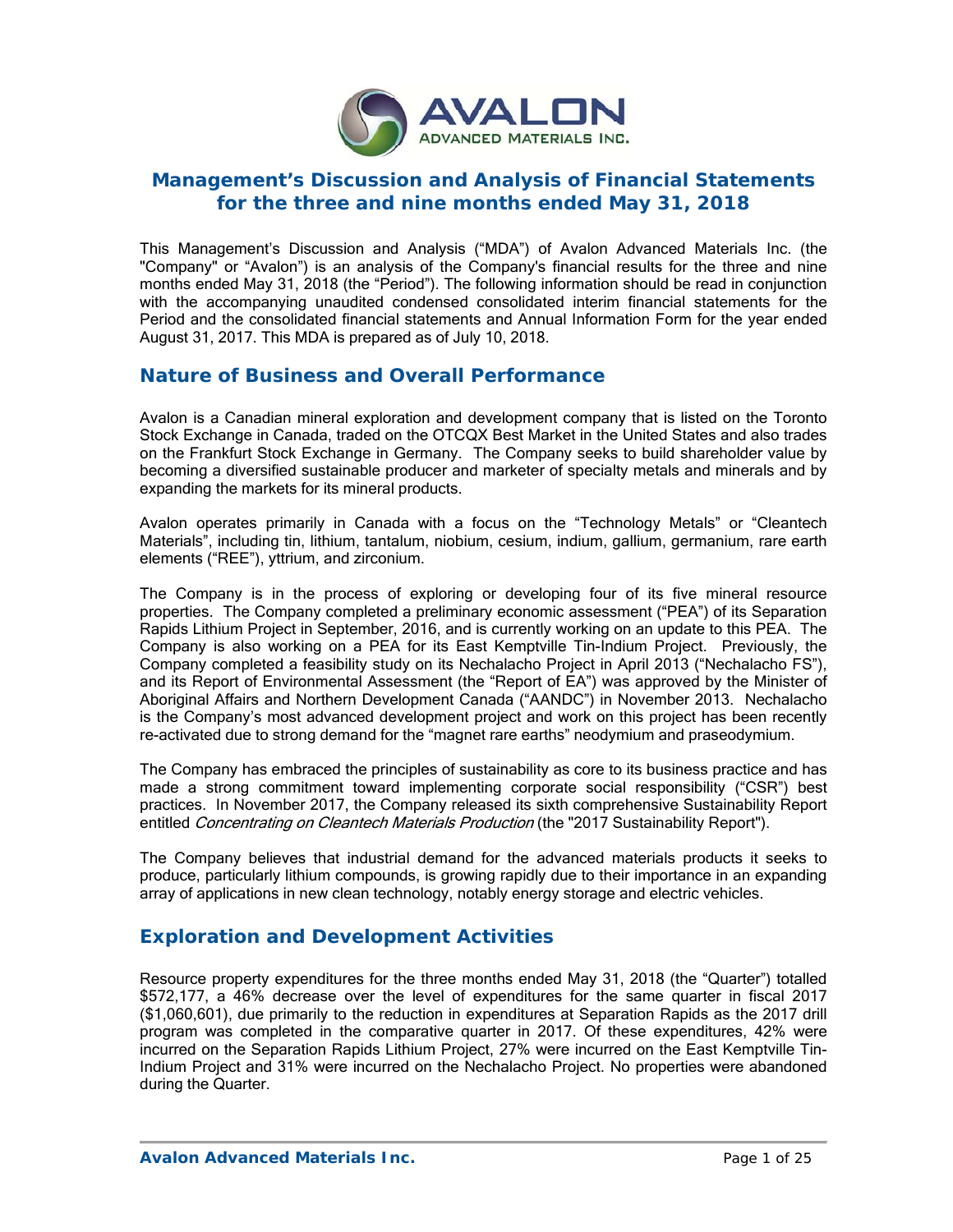Resource property expenditures for the nine months ended May 31, 2018 (the "Nine Month Period") totaled \$1,746,907, an 18% decrease over the level of expenditures for the nine months ended May 31, 2017 (\$2,128,986). Of these expenditures, 67% were incurred on the Separation Rapids Project, 20% were incurred on the East Kemptville Project, and 13% were incurred on Nechalacho. Expenditures on the Separation Rapids Project decreased to \$1,179,410 from \$1,691,123 in the same period in fiscal 2017, primarily due to the 2017 drilling program. The expenditures on the East Kemptville Project increased to \$345,977 from \$208,141 in the prior period as a result of metallurgical work and work on the PEA. Expenditures on Nechalacho increased to \$221,540 from \$116,644 in the prior period, due primarily to lease survey work conducted in 2018. No properties were abandoned during the Nine Month Period. An impairment loss of \$3,030 was recognized for the property maintenance costs incurred on the Warren Township Anorthosite Project during the nine months ended May 31, 2017.

## *Separation Rapids Lithium Project*

During the Quarter, the Company incurred \$240,028 (2017 - \$972,328) in expenditures on the Separation Rapids Lithium Project near Kenora, Ontario. Approximately 42% was incurred on the assay analysis, resource modelling and resource update to incorporate the assay results from the 2018 winter drilling program into the Company's resource estimate. 32% was spent on additional metallurgical laboratory testwork toward optimization of both the petalite and lepidolite flotation process flowsheets as well as the lithium hydroxide production process, while 26% was spent on on-going environmental studies and permitting. All of the work was related to the preparation of an updated Preliminary Economic Assessment based on a revised development model involving a staged approach beginning with production of a lithium industrial mineral product.

### Project Development Update

The Company is primarily focused on the next steps required to move forward with the Phase 1 production facility. Several models for this plant involving different throughput rates and variations of the flowsheet have been considered depending on the product mix to be recovered. Input from potential customers has provided sufficient indication of the industrial mineral market size to allow finalization of the development model to be incorporated into the updated PEA which is anticipated to be completed prior to the Company's fiscal year end.

The revised development model, for the updated PEA, contemplates producing 85,000 tonnes per annum ("tpa") of lithium mineral concentrate (petalite) for sale as an industrial mineral product to consumers in the glass industry, in addition to a further 15,000 tpa of lepidolite concentrate for sale to lithium chemical producers. The plant will also produce a feldspar concentrate (100,000 tpa) byproduct for other markets.

A future Phase 2 could involve a demonstration-scale hydrometallurgical pilot plant to begin producing trial quantities of the lithium battery material derivative product (lithium hydroxide or carbonate) for evaluation by potential end-users. Following acceptance of the product in the market, the Company may then proceed with a scale-up of the hydrometallurgical plant in Phase 3 to produce up to 10,000 tpa of lithium battery materials in addition to continuing to serve its existing customers with industrial mineral products.

This staged development approach has several advantages over the model used in the Company's 2016 PEA that contemplated a relatively large initial capital investment (\$450 million) to construct a 14,500 tpa dedicated lithium hydroxide production facility. These benefits include the potential of a relatively low initial CAPEX, (targeting in the range of \$70-80 million), early positive cash flow from industrial minerals and flexibility in product design to ensure broad market acceptance before incurring the larger capital investment required to build the Phase 3 hydrometallurgical plant. Overall, the current development model offers a lower cost and lower risk path to initial production and cash flow from the planned operation as there is considerable interest in the petalite industrial mineral product from consumers in the glass industry.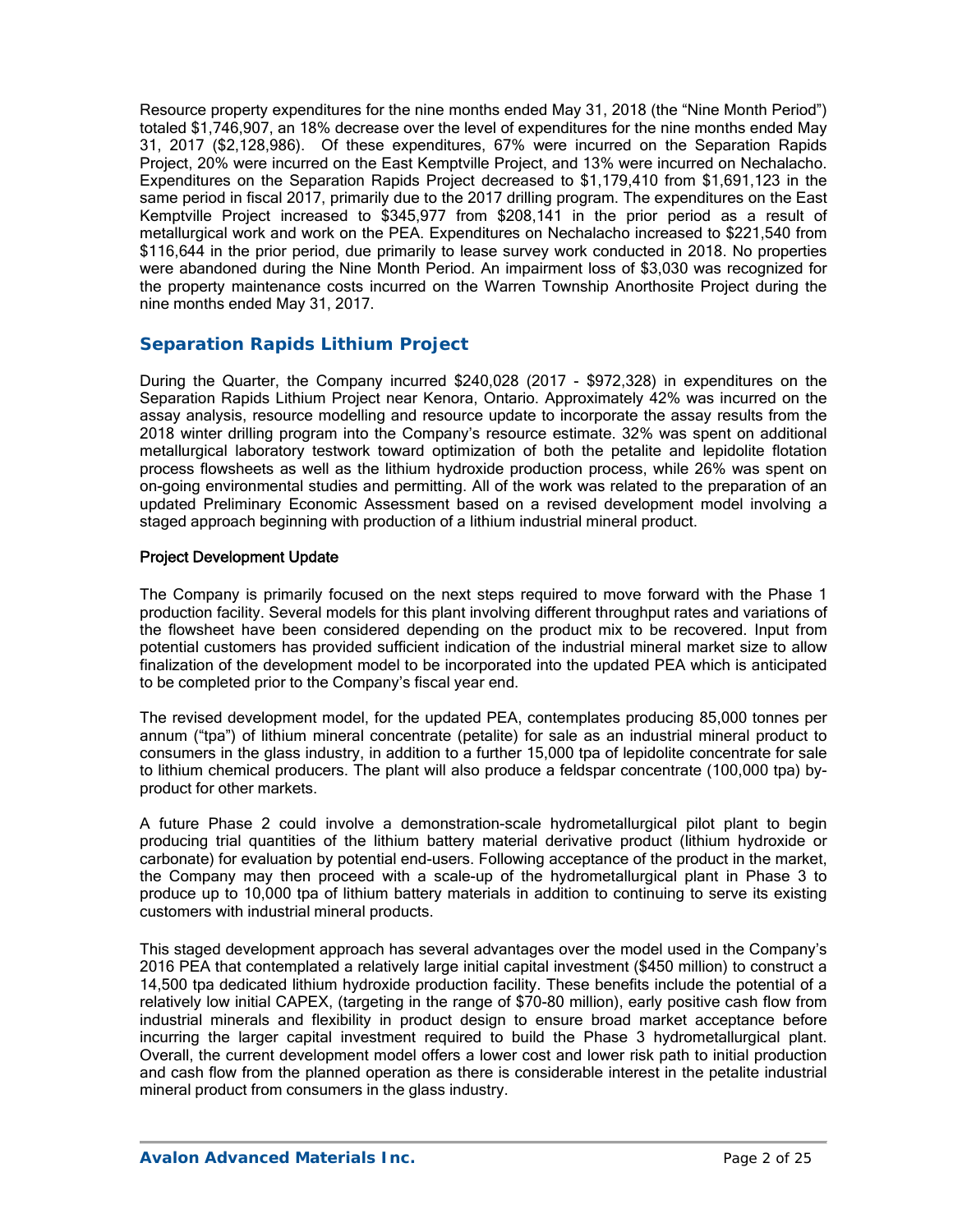### Mineral Resources Update

A mineral resource estimate update for the Separation Rapids lithium deposit which includes results from the 2018 winter drilling was released during the Quarter. Four holes extended the known deposit to depth on both its east and west ends, resulting in a 10% increase in overall tonnage. This brings the total Measured and Indicated Resources to 8.405 million tonnes at 1.408% Li<sub>2</sub>O, with an additional Inferred Resource of 1.791 million tonnes at 1.349%  $Li<sub>2</sub>O$  (as summarized in Table 1 below). The deposit remains open to depth.

Two mineralogical domains, namely petalite (PZ) and lepidolite + petalite (LPZ) pegmatite account for 76% and 24% of the tonnage, respectively. The geology and grade of these zones were modeled and interpolated separately based on the drill hole logging and assays. The lithium grades display excellent lateral and vertical continuity, attesting to a high predictability of the mineralization. Overall, the 2018 drill program resulted in a tonnage increase of 9.4% relative to the resources as of November 15, 2017 (2017 Year End MD&A), demonstrated the predictability of the geological models, mineralogical zoning and grade distribution in the pegmatites, and allowed for an improved, well-constrained resource estimate. The resource change also illustrates the reliable conversion of Inferred resources to Indicated and Measured categories with additional drilling.

#### Table 1: Separation Rapids Lithium Deposit Mineral Resources Estimate as at May 22, 2018 (PZ refers to Petalite Zone and LPZ refers to Lepidolite-Petalite Zone)

|            | <b>PZ</b> |                     |                                        |       |          | <b>LPZ</b> |                     |                                        |       |                       |  |
|------------|-----------|---------------------|----------------------------------------|-------|----------|------------|---------------------|----------------------------------------|-------|-----------------------|--|
|            | Mt        | % Li <sub>2</sub> O | % Ta <sub>2</sub> O <sub>5</sub> % CsO |       | % $Rb2O$ | Mt         | % Li <sub>2</sub> O | % Ta <sub>2</sub> O <sub>5</sub> % CsO |       | $%$ Rb <sub>2</sub> O |  |
| Measured   | 2.425     | 1.440               | 0.005                                  | 0.010 | 0.322    | 0.939      | 1.410               | 0.008                                  | 0.027 | 0.473                 |  |
| Indicated  | 3.992     | 1.391               | 0.006                                  | 0.012 | 0.338    | 1.049      | 1.402               | 0.009                                  | 0.025 | 0.469                 |  |
| Measured + |           |                     |                                        |       |          |            |                     |                                        |       |                       |  |
| Indicated  | 6.416     | 1.409               | 0.006                                  | 0.011 | 0.332    | 1.989      | 1.406               | 0.009                                  | 0.026 | 0.471                 |  |
| Inferred   | 1.308     | 1.351               | 0.007                                  | 0.017 | 0.342    | 0.483      | 1.346               | 0.008                                  | 0.020 | 0.427                 |  |

|            | Total PZ+LPZ |                     |                      |       |          |  |  |  |
|------------|--------------|---------------------|----------------------|-------|----------|--|--|--|
|            | Mt           | % Li <sub>2</sub> O | % Ta <sub>2</sub> Oς | % CsO | % $Rb2O$ |  |  |  |
| Measured   | 3.364        | 1.431               | 0.006                | 0.015 | 0.365    |  |  |  |
| Indicated  | 5.041        | 1.393               | 0.007                | 0.014 | 0.366    |  |  |  |
| Measured + |              |                     |                      |       |          |  |  |  |
| Indicated  | 8.405        | 1.408               | 0.007                | 0.015 | 0.365    |  |  |  |
| Inferred   | 1.791        | 1.349               | 0.007                | 0.018 | 0.365    |  |  |  |

#### Footnotes:

- 1. This resource estimate is valid as of May 22, 2018.
- 2. CIM definitions were followed for Mineral Resources.
- 3. The Qualified Person for this Mineral Resource estimate is William Mercer, PhD, P.Geo. (ON).
- 4. The resource estimate is based on Avalon's drilling of 74 previous holes totalling 11,644 metres drilled between 1997 and 2017 and a further four holes totalling 1,282 metres in 2018.
- 5. Drill data was organized in Maxwell DataShed and for estimation purposes was transferred to Geovia GEMS 6.8 software, wherein the block model was developed.
- 6. The geological units were modeled as outlined by drill core logs.
- 7. Resources were estimated by interpolating composites within a block model of 10 x 10 x 3 metre blocks oriented along the deposit strike.

8. Grade interpolation used the Ordinary Kriging method combined with variograms and search ellipses modeled for each rock unit. For PZ unit, search ellipses of 50 x 35 x 15 m and 175 x 125 x 45 m were used for Passes 1 and 2, respectively. For LPZ unit, search ellipses of 35 x 25 x 8, 75 x 50 x 15 and 115 x 75 x 25 were used for Passes 1, 2 and 3, respectively.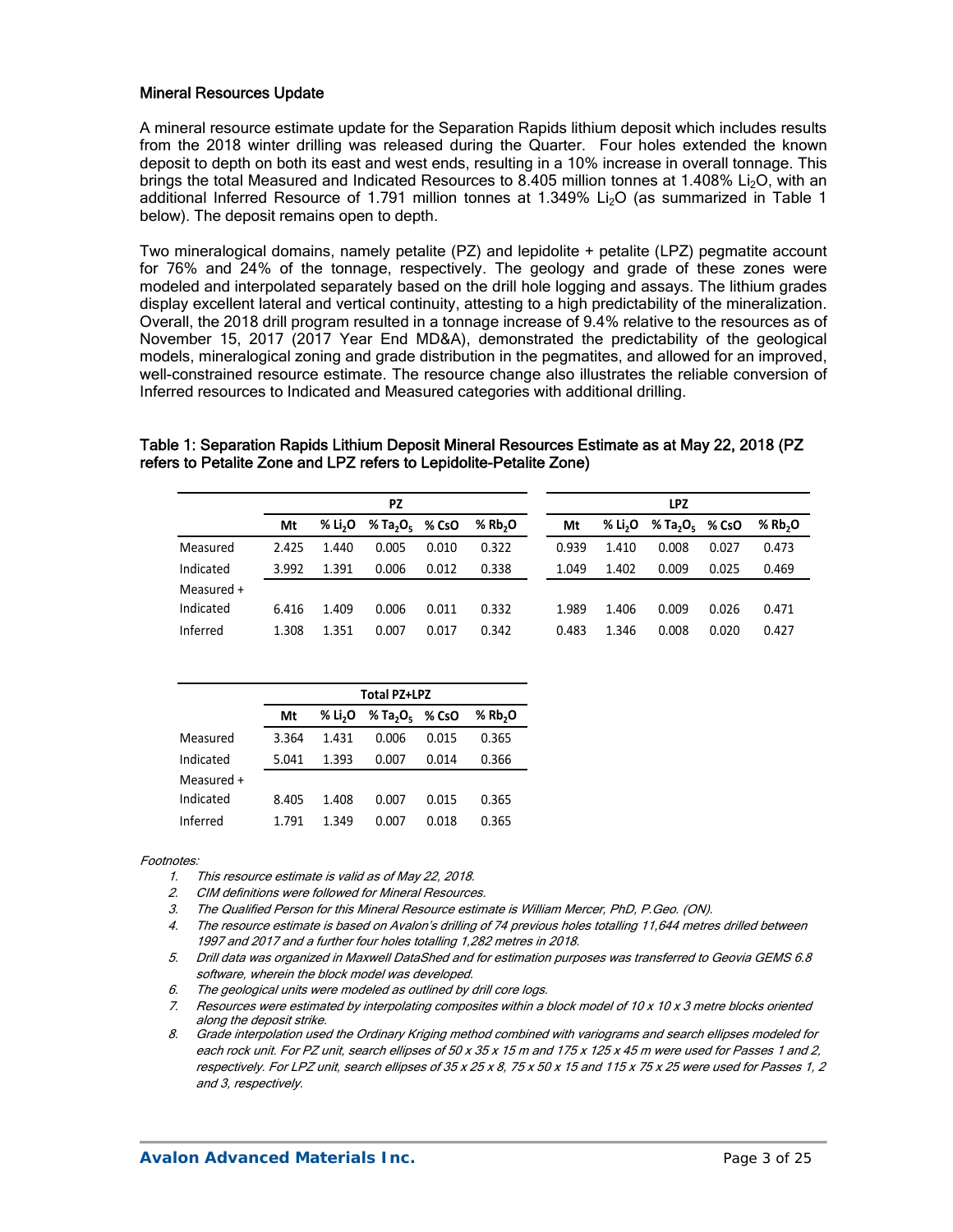- 9. Measured material was defined as blocks interpolated using Passes 1 and 2, using composites from ≥ 4 drill holes and a distance ≤ 25 m to the nearest composite and additional blocks with excellent geological and grade continuity. Indicated material includes blocks interpolated with Pass 1 and 2 search ellipses, using ≥ 3 drill holes and a distance ≤ 35 m to the nearest composite and blocks with geological and grade continuity. Inferred material was defined as blocks interpolated with all Passes, composites from ≥ 2 drill holes and interpolated geological continuity up to 40 m below diamond drill holes.
- 10. Two metre composites were used and no capping was necessary.
- 11. The mean density of 2.65 t/m<sup>3</sup> was used for unit 6ABC and 2.62 t/m<sup>3</sup> for unit 6D.
- 12. The cut-off grade reported in this resource estimate,  $0.6\%$  Li<sub>2</sub>O, is consistent with the previously published resource estimates by Avalon (Preliminary Economic Assessment, 2016; November 15, 2017 resource estimate).
- 13. Mineral resources do not have demonstrated economic viability and their value may be materially affected by environmental, permitting, legal, title, socio-political, marketing or other issues

#### Metallurgical Process Testwork

The new petalite flotation process developed by Avalon in late 2017, that successfully produced a high grade petalite concentrate (4.5% Li<sub>2</sub>O) with greatly reduced levels of sodium and potassium, has attracted considerable interest from potential customers as there is no comparable product available in the market today. This high purity petalite concentrate (which the Company has branded as "Super Petalite") will be a premium quality material for certain specialty glass applications. The updated PEA will incorporate this flowsheet and product in the business model. Further optimization of the process will be carried out during a final pilot plant program, when feasibility study work commences.

Hydrometallurgical process optimization work on the flow sheet designed to recover a lithium battery material from petalite concentrate, continued during the Quarter. This work included continuing evaluation of the potential use of new membrane technology to simplify the current threestage impurity removal processes. The introduction of specially tailored membranes into the petalite hydrometallurgical flowsheet has the potential to significantly reduce plant operating and capital costs, as well as greatly lowering energy requirements and the overall environmental footprint of the operation. Final results confirm the potential of membrane use in three applications but further work is required to better define the economic and process advantages.

#### Lithium Markets

The demand for lithium chemicals, such as lithium carbonate and lithium hydroxide, has been growing rapidly in recent years, driven predominantly by lithium ion rechargeable battery technology now in high demand for electric vehicles and other energy storage applications. Current projections indicate continued growth in lithium demand from the battery sector for the foreseeable future. Because lithium is marketed in different forms, (including lithium minerals used in glass and ceramics) aggregate lithium demand and supply is usually expressed in terms of lithium carbonate equivalent ("LCE").

Industry analysts continue to debate the near-term rate of growth in lithium demand versus supply. While new production is forecast, there is considerable uncertainty as to how rapidly this new supply will be brought on-line. It is clear that many new lithium supply sources will be needed to ultimately meet the rapidly growing demand for batteries for electric vehicles. The Separation Rapids Lithium Project will be well-situated to serve new battery production facilities contemplated in North America. However, the mineralogy of the Separation Rapids resource allows for flexibility in the lithium products that can be produced, with petalite having considerable demand as an industrial mineral in specialty glass applications. This offers a simpler, lower risk and lower cost development alternative that will be the focus of the updated PEA currently in preparation.

For the purposes of its 2016 PEA, Avalon used a price assumption of US\$11,000 per tonne FOB plant for lithium hydroxide consistent with price forecasts developed in mid 2016 by Roskill Information Services. In the June 2018 Review, Benchmark Minerals Intelligence stated that the current price (FOB North America) for lithium hydroxide in May was US\$17,250/t, a 58% increase since 2016. Prices reported by Benchmark for the same period for CIF Asia and EXW China were US\$21,250 and US\$20,500 respectively. Spodumene prices (6% Li<sub>2</sub>O), FOB Australia strengthened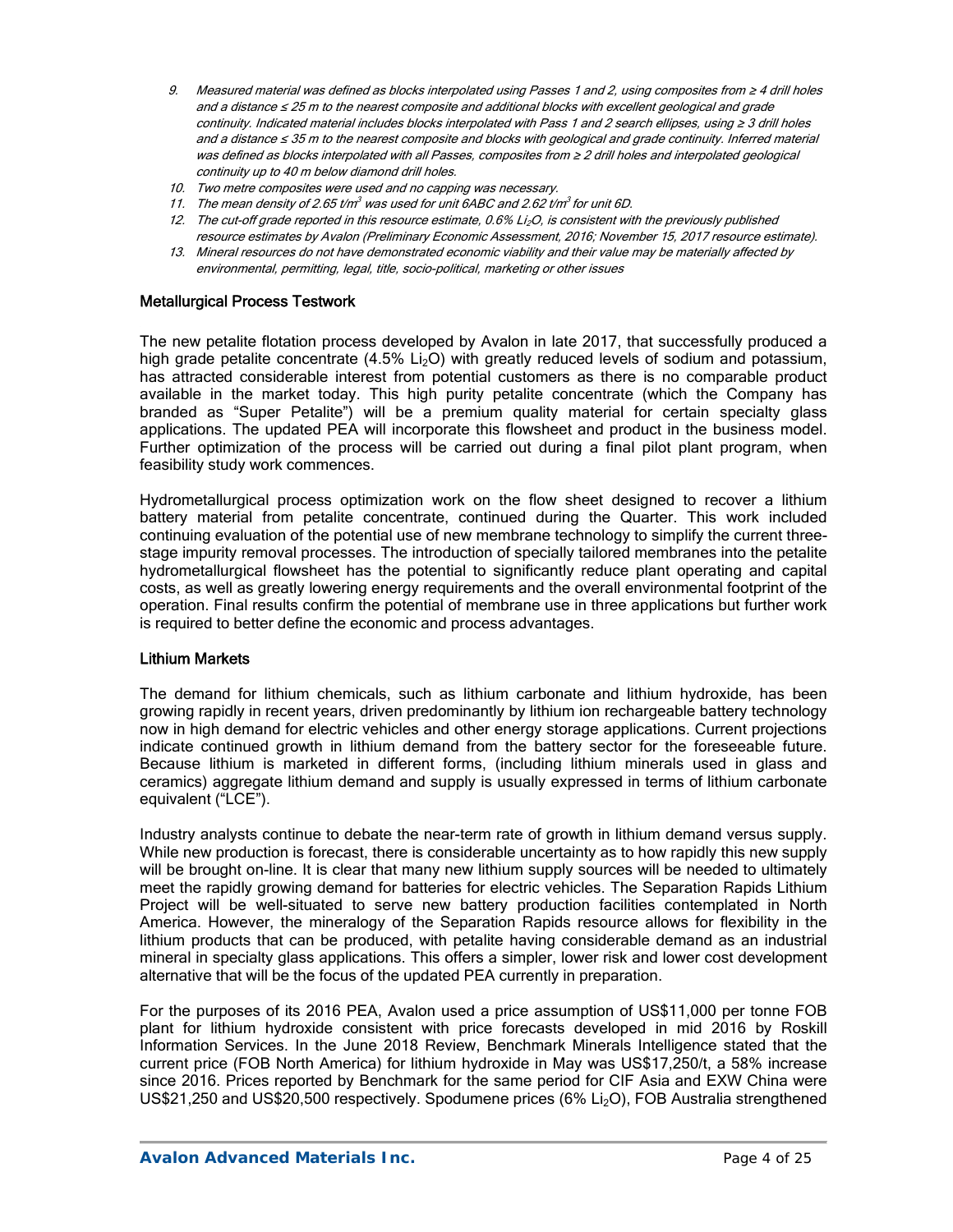to US915/tonne. While petalite prices are not reported, petalite concentrates - with an average 4.5% Li<sub>2</sub>O content, a petalite concentrate (compared to spodumene at 6%), could attract a price of US\$650/tonne, based purely on lithium content.

Lithium chemicals are getting most of the attention in the market and the media due to the increased demand projected for lithium ion batteries in electric vehicles. The markets for lithium in high strength glass products are also expected to grow. Many existing and new high strength glass formulations for automotive, aircraft, cell phones, and video displays where durability and light weight are key, require lithium to achieve the desired properties. Avalon's new "Super Petalite" product is well-suited for this market.

Numerous expressions of interest have been received from potential customers for the Company's lithium industrial mineral products and discussions on off-take commitments are ongoing. These have helped to define the probable market size for the petalite product, allowing the Company to finalize an appropriate production capacity for the Phase 1 plant for the purposes of the updated PEA. With demand for lithium growing rapidly and few advanced lithium projects ready to commence production, the Company is well-positioned to bring a new supply to the market to serve priority customers, once project financing is in place.

### Environmental Assessment and Community Engagement Update

Avalon is committed to developing the Separation Rapids Project based on modern CSR principles and reporting on its performance in its annual Sustainability Reports. These CSR principles include commitments to minimize environmental impacts, ensuring the health and safety of employees, creating benefits for local communities and providing full transparency in its social and environmental performance. The Company and the project are well known in the local community.

The Company completed site water, sediment, fish, invertebrate and endangered species studies in June, 2017 and October, 2017 that successfully advanced the validation of the 1999 environmental baseline study. Initial leachate work has validated that the site rock is not acid generating, and additional work on neutralized tailings is ongoing. The original baseline environmental study prepared in 1999 and updated in 2007, required the spring and fall 2017 data collection to further update this study and align it with recent regulatory changes. A Draft Project Description and Environmental Impact Assessment was subsequently produced. Additional assessment work for the new Tailing Management Area is in progress. Recent project modifications will not significantly change environmental designs.

Permitting has been advanced through a multi-ministry meeting to review the completed Draft Project Description, discuss the provincial permitting process and to obtain regulator input into the project planning and confirm the proposed environmental work program. Separate discussions were held with federal regulators which also included the probable exemption of the project from the Canadian Environmental Assessment Act 2012 ("CEAA") due to the low environmental impact of the project and the fact that the project does not exceed any of the regulated triggers under the Act.

The Project is located in the traditional land use area of the Wabaseemoong Independent Nations ("WIN") for which they have stewardship under an agreement with the Province. The Company first signed an MOU with WIN in 1999 which was renewed when the Project was re-activated in 2013. Avalon management has been keeping WIN leadership informed on Project activities and remains committed to fulfilling its community consultation obligations and partnering with WIN on business opportunities and providing training for community members. The Company has also initiated dialogue with the Métis Nation of Ontario which holds Aboriginal rights in the area. Following the completion of the Draft Project Description, positive project review meetings were held with the Wabaseemoong Chief and Council and with the Métis Nation of Ontario at a Valued Components Workshop in order to review the project and obtain guidance and comments on environmental aspects of the project.

Overall, the Company does not anticipate any delays in securing the necessary permits and approvals to proceed with the Phase 1 production facility. The small environmental footprint,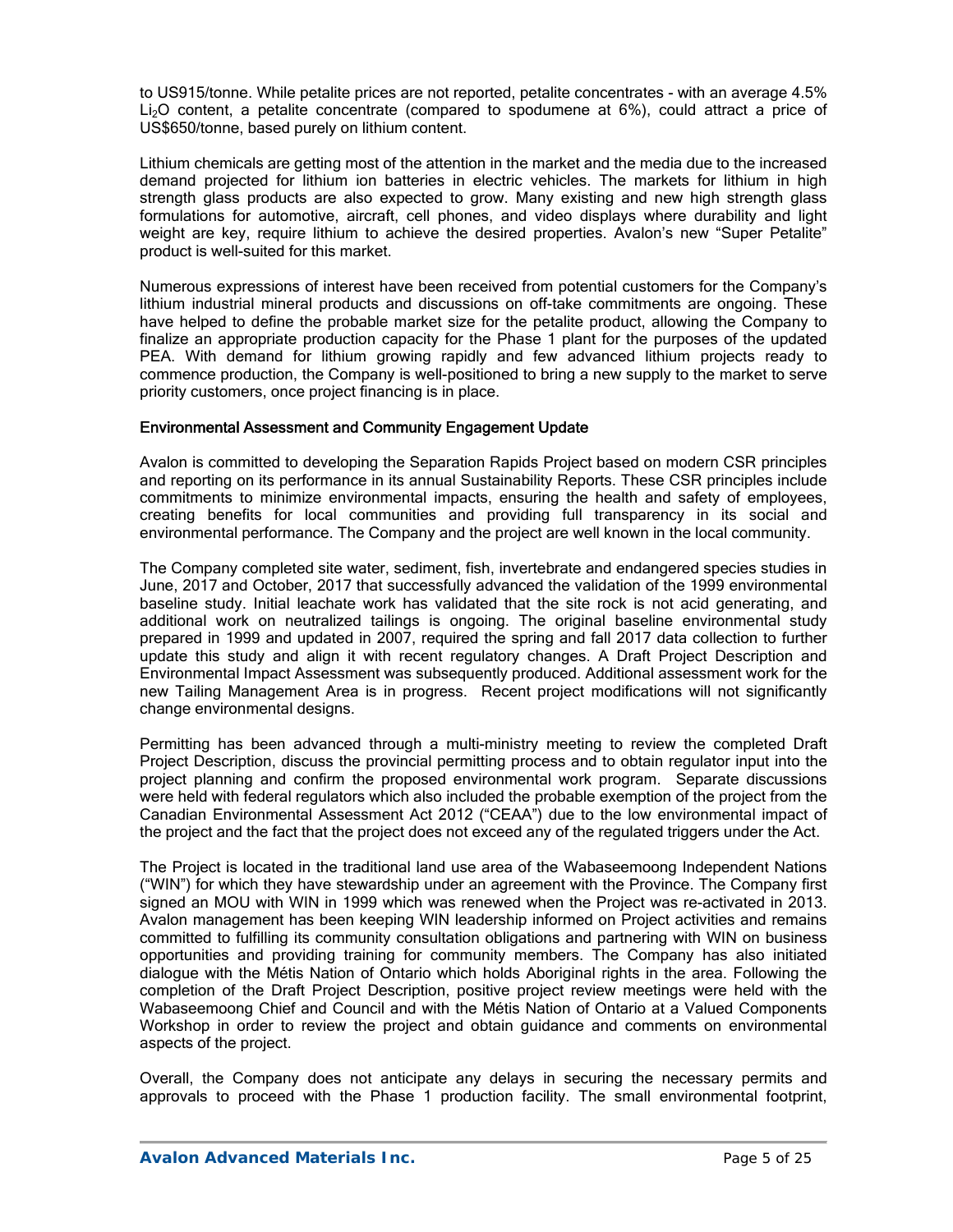including low GHG emissions, and almost non-existent air emissions planned in the first stage, makes the staged development approach advantageous to the permitting process. The Company is planning to formally start the permitting process this summer. Avalon is also currently working with Hydro One to determine the optimal route to deliver clean hydro-electric power to the site from one of the nearby dams on the English River.

The staged development approach is also advantageous to Avalon's potential Indigenous partners by providing time to consider opportunities for direct participation in project development and time for individual members to obtain the necessary training for jobs at the site. Engagement is ongoing with local Indigenous communities, regulators, and local government who continue to be supportive of the project.

Unless otherwise noted, the technical information on the Separation Rapids Lithium Project has been reviewed and approved by the Company's Senior Vice President, Metallurgy and Technology Development, Mr. David Marsh, FAusIMM (CP), or Dr. William Mercer, PhD, P.Geo. (Ontario), P. Geo. (NS), Vice President, Exploration, who are both Qualified Persons under NI 43-101.

## **Nechalacho Rare Earth Elements Project**

The Nechalacho Project is located at Thor Lake in the Mackenzie Mining District of the Northwest Territories ("NWT"), about 5 kilometres north of the Hearne Channel of Great Slave Lake and approximately 100 kilometres southeast of the city of Yellowknife. The property is comprised of five contiguous mining leases totalling 10,449 acres (4,249 hectares) and three claims totalling 4,597 acres (1,869 hectares). The leases are subject to one underlying 2.5% Net Smelter Returns ("NSR") royalty agreement. Avalon has the contractual right to buy out this royalty on the basis of a fixed formula, which is currently approximately \$1.49 million and which will increase at a rate equal to the Canadian prime rate until the royalty is bought out.

The property is situated in an area referred to as the Akaitcho Territory, an area which is subject to comprehensive native land claim negotiations between the Government of Canada and the Treaty 8 Tribal Corporation, which consists of the Yellowknives Dene First Nation ("YKDFN"), the Deninu K'ue First Nation ("DKFN") and the Lutsel K'e Dene First Nation ("LKDFN"). The Company has signed an Accommodation Agreement with the DKFN. The Company also recognizes that the Tłįcho First Nation ("TFN") has a settled land claim with the Government of Canada which provides for certain harvesting rights in the area of the Nechalacho site. The general area around the Nechalacho site is subject to Aboriginal rights asserted by two Métis organizations: the Northwest Territory Métis Nation ("NWTMN") and the North Slave Métis Alliance ("NSMA"). During 2014, Avalon concluded a Participation Agreement with the NWTMN and commenced discussions with the NSMA.

While the Nechalacho Project has been relatively inactive since 2014, the Company continues to monitor REE markets closely and there have been some recent indications of renewed demand. The anticipated increase in demand for electric vehicles (EVs) in the coming years, and the need for rare earth magnets in the electric motors for these vehicles sparked a significant increase in price for neodymium (Nd) and praseodymium (Pr) through three quarters of 2017. In Q4 2017 prices retreated when China released some stockpiled material into the market, however, the rapid transition to electric vehicles we are witnessing bodes well for future growth in demand for Nd and Pr.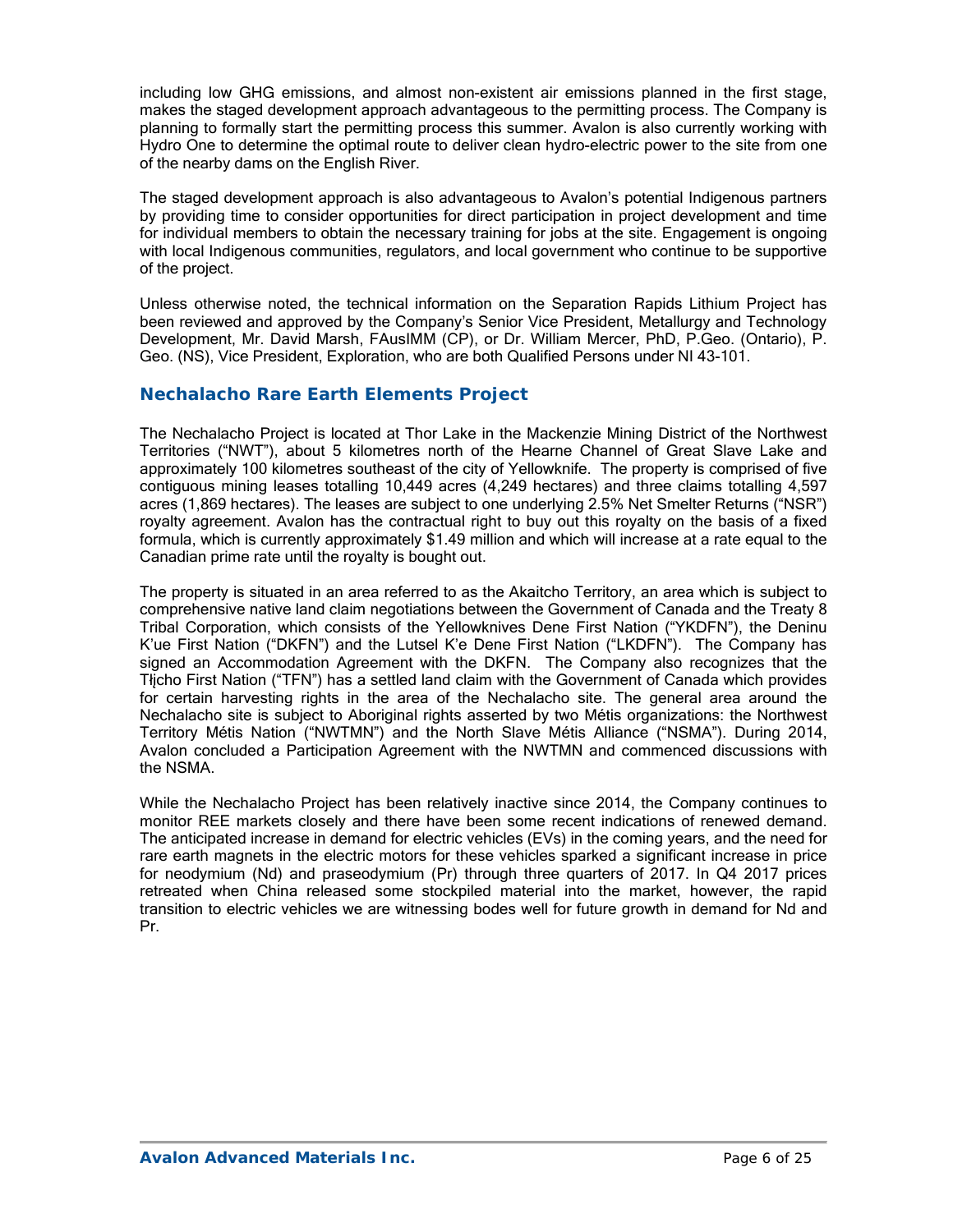Expenditures during the Quarter totalled \$176,762 (2017 - \$35,340), of which approximately \$145,000 were spent on camp maintenance and lease survey program, with the balance spent primarily on mining lease payments and renewing the exploration land use permit with the positive associated engagement activities. The lease survey will enable Avalon to finalize conversion of the mineral claims adjacent to the present leases, to mining lease status. The key factors going forward which influence the Nechalacho Project schedule, all of which are somewhat dependent on one another, are: securing one or more strategic or financial partners; securing sufficient binding agreements for offtake to support project financing; the availability of equity and debt financing at a reasonable cost and the receipt of all requisite construction and operating permits.

The Nechalacho property hosts a variety of technology metals resources (including lithium and beryllium in the T-Zone), any one of which could become a development opportunity when there is sufficient market interest. The Company continuously monitors these markets and the growing demand for neodymium and praseodymium for rare earth magnets has created an opportunity to investigate the potential for initial small-scale production of Nd-Pr rich concentrates from two known, readily accessible, near-surface resources on the Nechalacho property. Some preliminary work on this possibility has been initiated.

Rare earth magnets remain vital to many clean technology applications requiring high efficiency, lightweight electric motors and generators. This includes motors for electric vehicles, which can require 5-10kg of rare earth magnets per vehicle. The growing market for electric vehicles, especially in China, has created new demand for these high strength magnets, resulting in rising prices for neodymium and praseodymium, both now selling for over \$100/kg in oxide form. The world still largely relies on China for rare earth supply, yet China has reportedly become an importer of neodymium concentrates.

While Avalon's 2013 Feasibility Study focused on the underground accessible, heavy rare earth-rich Basal Zone of the Nechalacho Deposit, the property hosts several other easily accessible, nearsurface, rare earth mineralized zones including high grade, neodymium-praseodymium ("Nd-Pr") rich resources. These are located in the T-Zone and Tardiff Lake Zones. (See the location map within the Nechalacho presentation on Avalon's website). These zones have potential for near-term, small-scale, low-impact development to produce Nd-Pr rich concentrates for export and will be the focus of renewed development work contemplated for the Project in 2018.

### Neodymium Potential

Previous work on the Project has identified high-grade, near-surface neodymium mineralization associated with the light rare earth ore mineral bastnaesite in both the North T Deposit and Tardiff Lake Zones of the Nechalacho Deposit. The former was drilled by previous owners of the property in 1982-85 and the Nechalacho Deposit was extensively drilled by Avalon in 2007-12. However, there was little systematic analytical work for rare earths during the early exploration in the 1980's.

In 2007, Avalon reported on historical resources in the North T Deposit which included a small, but high grade, neodymium resource in the F-Subzone, averaging 6.5% Total Rare Earth Oxides ("TREO") including 1.5%  $Nd<sub>2</sub>O<sub>3</sub>$ . A decline was driven by previous operators into the North T Deposit to conduct underground exploration and recover a bulk sample. The decline also intersected the near-surface neodymium-rich F-Subzone closer to surface, making it readily accessible for additional bulk sample work, once it is partially de-watered.

The T-Zone also contains significant lithium resources (mainly in lepidolite), that historically were not considered an economic opportunity, but now deserve a more thorough evaluation.

In the near-surface North Tardiff Lake Zone, partially drilled by Avalon in the course of the Basal Zone work, bastnaesite-rich mineralization was intersected indicating resource potential for more than one million tonnes at 2.5-3.5% TREO with 8 kg/tonne  $Nd_2O_3+Pr_2O_3$ . Highlights from the drilling include 3.03% TREO over 27.9m starting from 14.1m and 4.97% TREO over 29.75m from 15.25m. Such mineralization, which starts at surface, is readily accessible for small-scale open pit mining.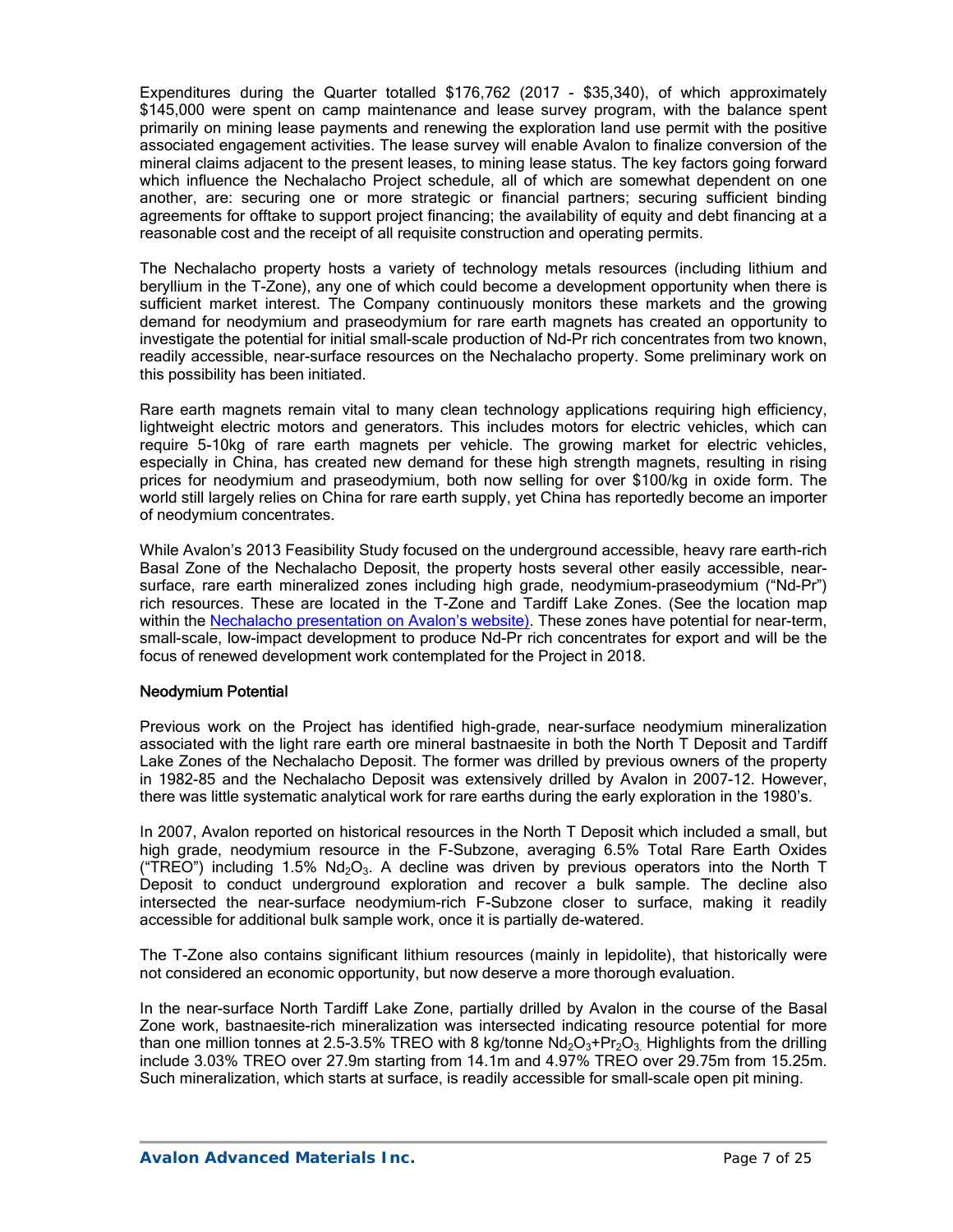The South Tardiff Lake Zone contains two trenches which gave surface chip samples ranging from 2.7-8% TREO, including 0.7-1.9%  $Nd_2O_3+Pr_2O_3$  One nearby drill hole intersected 3.48% TREO over 9.8m including 0.86%  $Nd_2O_3+Pr_2O_3$ , starting from just 23m below surface, indicating similar small-scale open pit potential.

### Lithium Potential

Nechalacho is a polymetallic property with, in addition to rare earths, significant quantities of other rare metals including niobium, tantalum and lithium. Lithium occurs in the mineral polylithionite, which is similar to lepidolite, in the S and T Zones. The resources of lithium at Nechalacho have never been estimated and Avalon intends to complete sampling of historic drill core in Fall 2018 to establish the distribution of this element in the T deposit. This is anticipated to enable estimation of a T Zone lithium resource. Historic mineral analyses of the polylithionite at the project have shown over 6% Li<sub>2</sub>O. The S Zone, which has visible polylithionite mineralization, has never been drilled.

### Development and Permitting Plans

Avalon plans to investigate the possibility of developing Nechalacho as a near-term, small-scale producer of Nd-Pr rich concentrates for export involving potentially a simple mining, crushing and optical sorting operation. This has significant advantages over the already-approved Project plan from an environmental standpoint. Barren waste rock from the development can also negate the need for and cost of the originally proposed quarry for site development and the proposed airstrip extension.

The Company is currently participating in an independent scoping study, supported in part by the Territorial Government, on the East Arm-Yellowknife Road and hydro infrastructure corridor in order to provide clean power, year-round access to site and greatly simplified Project logistics. It would also provide significant cost savings to Nechalacho and northern communities such as Lutsel K'e through improved access. This is driven in part by Federal government initiatives to reduce greenhouse gas emissions that would result from replacing diesel power with clean hydro power.

Specific Company objectives for 2018/2019 include:

- confirming Nd-Pr resources in the F-Subzone and Tardiff Lake Zones and preparing a scoping study on a small-scale development model focused on Nd-Pr concentrate production;
- re-sampling existing drill core from 1980's drilling to analyze for lithium and establishing an initial T-Zone lithium resource estimate;
- investigating neodymium, praseodymium, dysprosium (the other 'magnet rare earth') and lithium potential in the North T and S zone deposits;
- metallurgical testing of near surface rare earth mineralization with high neodymium and praseodymium values, and
- continuing the permitting process and community engagement toward identifying local Indigenous business partners.

The Company received notice from the Government of the NWT of approval of the renewal of its Land Use Permit ("LUP") for exploration work on the Project. The renewal also includes the work for the extension of the existing airstrip. Other than visiting the site to carry out sample collection work, no other land disturbances are planned in 2018. Total budget requirements for the 2018 work program are estimated at \$100,000.

Unless otherwise noted, the technical information on the Nechalacho Project has been reviewed and approved either by the Company's Senior Vice President Metallurgy and Technology Development, Mr. David Marsh, FAusIMM (CP), or Dr. William Mercer, PhD, P.Geo. (Ontario), P. Geo. (NWT), Vice President, Exploration, who are both Qualified Persons under NI 43-101.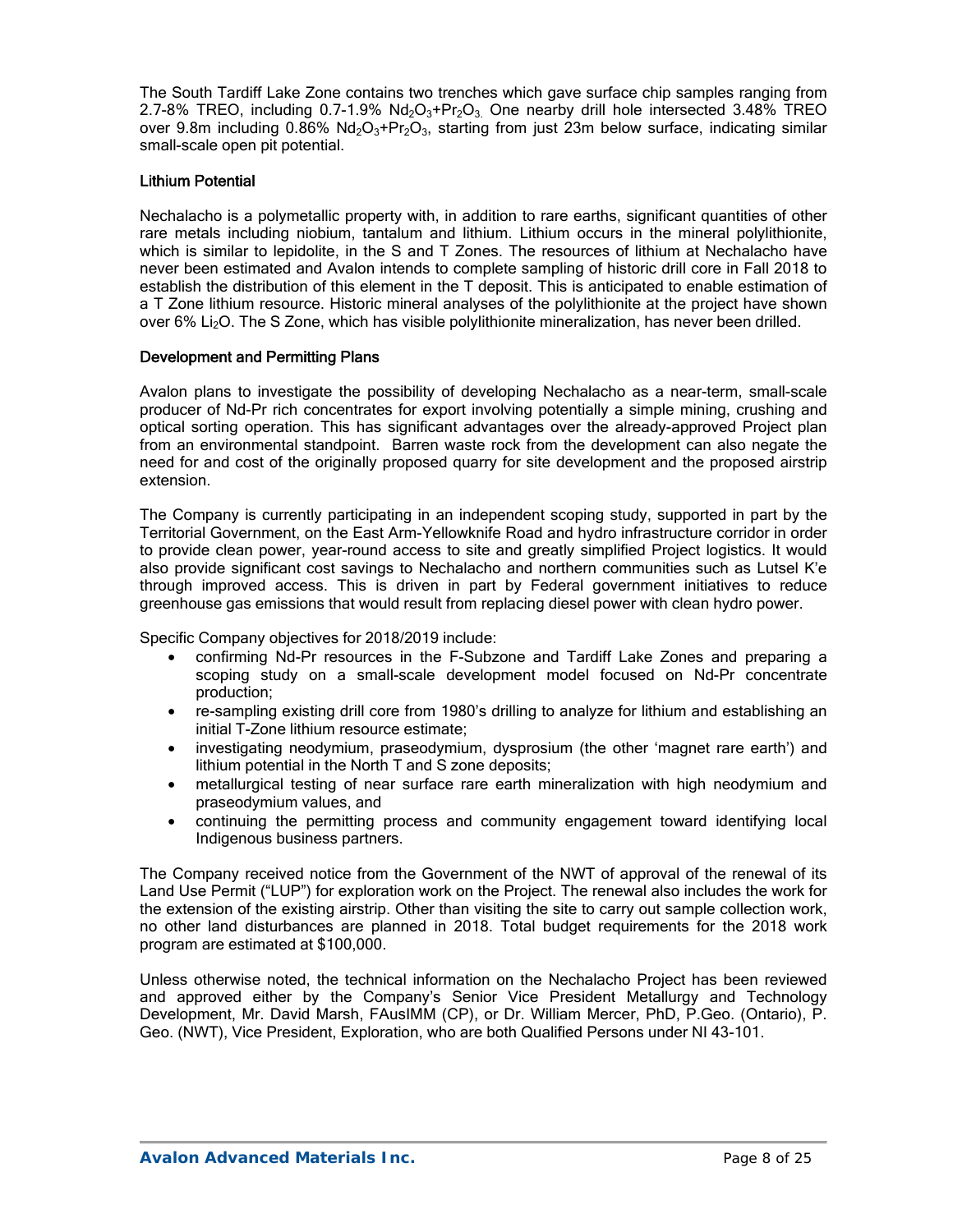## *East Kemptville Tin-Indium Project*

The Company incurred \$155,387 (2017 - \$51,995) in expenditures during the Quarter on the East Kemptville Project, approximately 50% of the expenditures were incurred on the preparation of a Preliminary Economic Assessment report (the "EK PEA"), including an updated resource estimate, to evaluate the economics of a small-scale re-development and site rehabilitation scenario using different variants on the model, 20% was spent on environmental studies and permitting, and 17% on resource modelling of the stockpile. The balance of the expenditures was incurred for metallurgical testwork to evaluate the use of ore-sorting technology to reject waste and create a higher grade of feed material for a smaller (lower cost) gravity concentrator.

The Company presently holds mineral rights at East Kemptville through a "Special Licence", a form of mineral tenure granted by the Province of Nova Scotia in circumstances where there is a history of previous industrial land use activity (such as mining) in the area of interest. It does not immediately convey surface land rights and, accordingly, access must be arranged with the permission of surface rights holders.

The Company first acquired its Special Licence at East Kemptville in 2005 and it has been subsequently renewed multiple times while the Company negotiated access to the site. Subsequent to the end of the Quarter, the Special Licence was renewed while the Company continues the process toward applying for a mining lease to replace the Special Licence and secure full surface tenure. The lease application will be formally submitted in July, 2018. Once received, the Mining Lease will allow Avalon to proceed with final feasibility study work and Project financing. The Company is presently preparing the EK PEA for filing with the mineral lease application along with a site closure plan. The EK PEA is scheduled to be released by mid-July, 2018. Once all approvals are in place, financing is secured and feasibility work completed, the operation could be brought to initial production in 12-16 months.

### PEA Project Development Model

The small-scale re-development model as conceived for the EK PEA contemplates processing 2,400 tonnes per day of ore to produce an average of 1,500 tonnes per year of tin concentrate for at least 15 years using a gravity concentration process. Demand for conflict-free tin concentrates remains strong, as new markets emerge in clean technology applications such as lithium ion batteries. With growing demand, production could potentially be increased and operational life extended by accessing additional tin resources at depth or in other mineralized zones, such as Duck Pond. There is also potential to recover by-product zinc-indium and copper concentrates in the future.

Interest from a potential development partner in the Project has also led to further testwork to evaluate the use of ore-sorting technology to reject waste and create a higher grade of feed material for a smaller (lower cost) gravity concentrator. Similar work conducted previously on a sample of material from the Low Grade Stockpile indicated that ore-sorting technology could be successfully applied at the Project. This current ore-sorting testwork includes drill core from both the Main and Baby Zones and results are expected by the end of July.

Recent project work has confirmed that the small-scale re-development scenario has economic potential at current tin prices which have remained above the US\$20,000/t level on the London Metal Exchange (LME) in 2018. The model being developed for the EK PEA contemplates processing of almost 6 million tonnes of surface ore stockpiles at the rate of 100 tonnes per hour ("tph") for the recovery of a tin concentrate through a small, modular-designed gravity process plant. The model also includes the processing of higher grade, near surface ore from both the Main and Baby Zone pits. This would also serve to generate clean tailings for use as a cover over the large tailings stack to fully remediate this as an ongoing source of acid mine drainage. This scenario offers the potential for near term production at a relatively low capital expenditure with positive environmental impacts by remediating sources of on-site acid mine drainage and by taking advantage of existing tailings management facilities and the open pits for waste disposal. Processing of the stockpiles would also contribute to the long term environmental remediation of the site.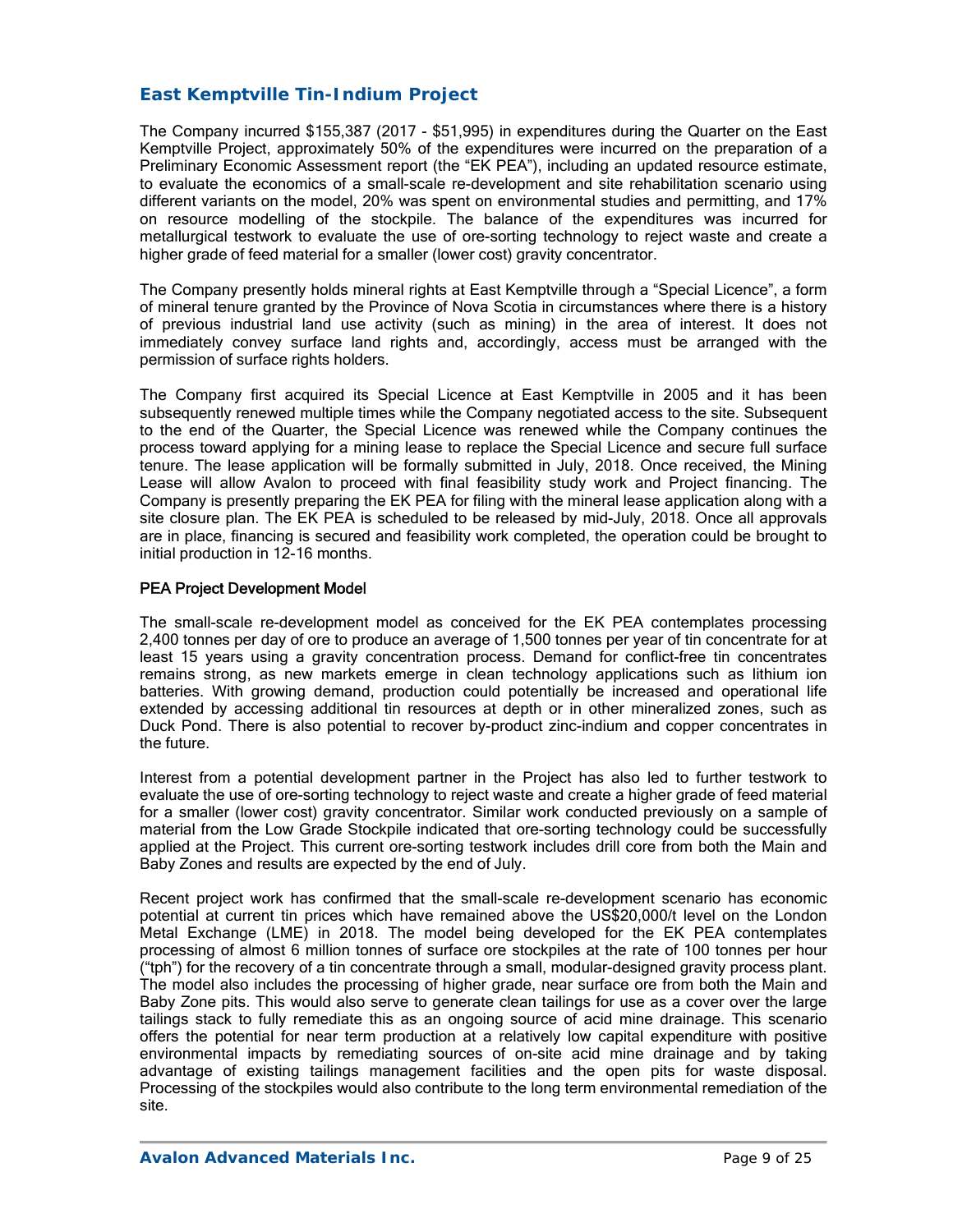Avalon has begun commercial discussions with several parties interested in new sources of supply of tin concentrate or interested in tin development opportunities. Samples of the stockpiled ore have been sent to one interested party for ore sorting testwork and others are waiting for tin concentrate samples. Given the expected quality of the tin concentrate to be produced, off-take contracts are expected to be achieved once financing for the project is in place, or as a part of a debt financing arrangement.

### Permitting and Environmental Studies

Environmental studies have examined the nature of the waste material generated from renewed operations, as well as the conditions required for bringing the existing operation into readiness for future production. A closure strategy has now been identified for the small-scale re-development scenario to significantly reduce the existing site environmental liability through innovative management of future waste rock and tailings and through the processing and elimination of sulphide-bearing material presently stored on surface that is contributing to the need for costly ongoing water treatment. Metallurgical testwork to validate the ability to produce a clean (low sulfur) low permeability cover to prevent the release of further acid mine drainage from the existing tailings management area was successfully completed. This low permeability cover has the additional benefit of lowering the water table in the tailing management area, further improving the already stable facility.

All future potentially acid generating waste produced will be disposed of sub-aqueously to eliminate oxidation and the need for long term treatment requirements. These are anticipated to significantly reduce or eliminate the need for ongoing site care and maintenance. Additional drilling was completed by the surface rights owner to validate the stability of the coarse tailings pile and eliminate the potential need for future stabilization work during operations. Samples from the drilling will be analysed for tin to evaluate the potential for re-processing the tailings to recover additional tin concentrates. The detailed due diligence review of the historic environmental liability, led by Mark Wiseman, Vice-President, Sustainability, related to the acquisition of the surface rights was completed with no fatal flaws identified.

During the Quarter, the Species at Risk Act study was initiated at the Project site with the completion of the spring bird survey. Engagement continues by meeting with regulators, NGOs and local communities with continued strong support for the Project. With the update of the mine plan, permitting is well advanced with the mineral lease and Crown Land lease transfer planned for submission by the end of July, 2018. The closure plan is being updated to incorporate changes to the mine plan. The overall objective of full site rehabilitation on closure remains feasible and a key objective for Avalon.

## East Kemptville Resource Update

In conjunction with preparing the EK PEA on the new small-scale re-development model, an updated mineral resource estimate for both the Main and Baby Zone tin-indium deposits has been prepared to include results from a 2015 in-fill drilling program. Total estimated Measured and Indicated Mineral Resources are now 22.97 million tonnes at 0.153% Sn, with an additional Inferred Resource estimate of 14.25 million tonnes at 0.139% Sn at a cut-off grade of 0.1% Sn (see Table 2 below). These resources were pit constrained. While the total deposit tonnage and grade did not change significantly, the proportion classified as Measured and Indicated increased by some 24%, implying an increase in the overall confidence level in the resource.

Following the previously-released East Kemptville mineral resource estimate (NR 14-13, October 31, 2014), Avalon completed a drilling program in 2015 which totalled 4,514 metres in 22 holes. Nine of these holes were in the Main Zone, eight in the Baby Zone and five in the Duck Pond Zone. Results from the 17 in-fill holes in the Main and Baby Zones are included in the updated resource. The main objectives of the drill program were to increase confidence in the resource and explore the poorly drilled northeast extension of the Main Zone. Both of these objectives were achieved. At this time, the indium, zinc and copper grades of the updated resource have not been re-estimated. This will be completed over the next two months.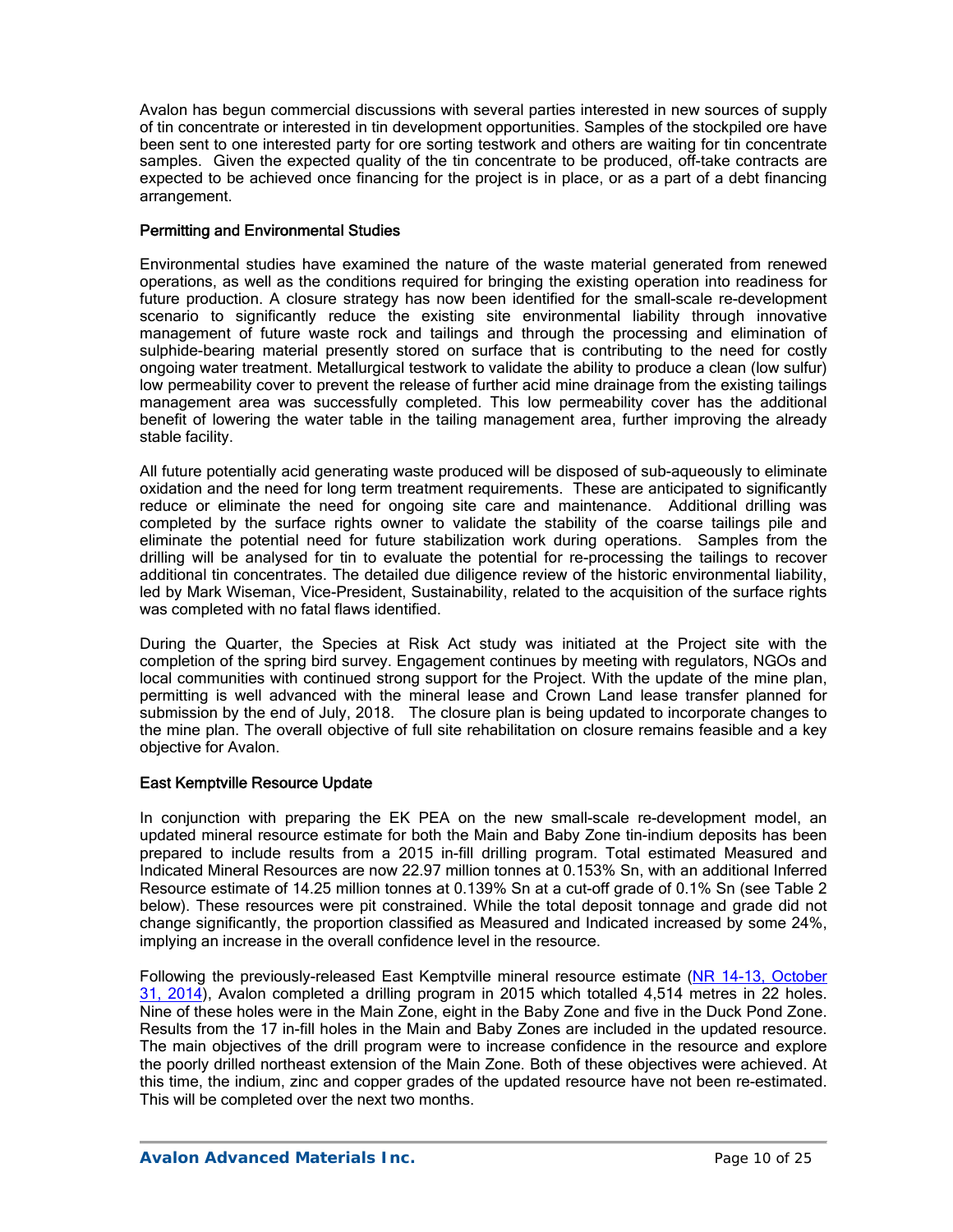The methodology for this updated resource is described in the footnotes to Table 2 below. Separate block models were prepared for the Main Zone and Baby Zones, which allowed for a more detailed resource model in the Baby Zone. The resource is based on improved geological models and utilizes an improved interpolation method. The addition of the 2014 and 2015 drill holes increased the estimated Measured Resources by 0.58 million tonnes. A good reconciliation of the mineral resource model using the data for the historically mined volume with historic production statistics allows for a high confidence in the current estimation method.

Note that the updated Mineral Resource estimate described above only applies to in-ground mineral resources and does not included the Inferred Resource contained in the Low Grade Stockpile, which totals 5.87 million tonnes at 0.112% Sn (See Annual Report on Form 20F for the year ended August 31, 2017).

|                         | Cut-off | Main Zone NE       |        | <b>Baby Zone</b>   |        | <b>Total</b>       |        |  |
|-------------------------|---------|--------------------|--------|--------------------|--------|--------------------|--------|--|
| <b>Classification</b>   | grade   | <b>Tonnes [Mt]</b> | Sn [%] | <b>Tonnes [Mt]</b> | Sn [%] | <b>Tonnes [Mt]</b> | Sn [%] |  |
|                         | 0.08    | 0.40               | 0.173  | 0.22               | 0.241  | 0.61               | 0.197  |  |
| Measured                | 0.10    | 0.38               | 0.177  | 0.20               | 0.251  | 0.58               | 0.203  |  |
|                         | 0.12    | 0.32               | 0.188  | 0.19               | 0.259  | 0.51               | 0.214  |  |
| Indicated               | 0.08    | 27.89              | 0.133  | 1.72               | 0.194  | 29.61              | 0.137  |  |
|                         | 0.10    | 20.91              | 0.148  | 1.48               | 0.211  | 22.39              | 0.152  |  |
|                         | 0.12    | 14.84              | 0.163  | 1.27               | 0.228  | 16.11              | 0.168  |  |
| Measured +<br>Indicated | 0.08    | 28.28              | 0.134  | 1.93               | 0.199  | 30.22              | 0.138  |  |
|                         | 0.10    | 21.29              | 0.148  | 1.68               | 0.216  | 22.97              | 0.153  |  |
|                         | 0.12    | 15.16              | 0.164  | 1.46               | 0.232  | 16.62              | 0.170  |  |
| Inferred                | 0.08    | 18.54              | 0.125  | 0.90               | 0.153  | 19.43              | 0.126  |  |
|                         | 0.10    | 13.56              | 0.137  | 0.69               | 0.172  | 14.25              | 0.139  |  |
|                         | 0.12    | 8.11               | 0.156  | 0.51               | 0.193  | 8.62               | 0.158  |  |

### Table 2: East Kemptville In Situ Unmined Mineral Resource Estimate, Main and Baby Zones, Based on Percentage Tin Cut-off Grade, as at May 7, 2018

Notes:

- 1. CIM Definition Standards for Mineral Resources, 2014, were followed.
- 2. The independent Qualified Person for this mineral resource estimate update is William Mercer, P. Geo., of Avalon Advanced Materials Inc.
- 3. The mineral resource estimate is based on 194 drill holes totalling 21,456 m drilled between 1979 and 1991 by previous operators and 23 holes totalling 4,190 m drilled by Avalon in 2014 and 2015.
- 4. Drill data were organized in Maxwell DataShed and for estimation purposes were transferred to the Geovia GEMS 6.8.1 software, wherein the block model was developed.
- 5. Resources were estimated by interpolating composites within block models of 24 m by 24 m by 12 m blocks in the Main Zone and 6 m by 6 m by 6 m in the Baby Zone. Interpolation used the inverse Ordinary Kriging method.
- 6. In the Main Zone, Measured material was defined as blocks interpolated with a search ellipse with radii of 40x20x15 m using 18-36 samples, corresponding to 3-6 drill holes, indicated material with a 120 x 40 x 18 m search ellipse and the same number of samples, and inferred material with a 315 x 85 x 18 m search ellipse using 12-24 samples corresponding to 2-4 drill holes. In the Baby Zone, Measured material was defined as blocks interpolated with a search ellipse with radii of 30 x 20 x 8 m using 6-12 samples, corresponding to 3-6 drill holes, Indicated material with a 48 x 33 x 12 m search ellipse and the same number of samples, and Inferred material with a 95 x 65 x 24 m search ellipse using 4-8 samples corresponding to 2-4 drill holes.
- 7. Prior to compositing, the assays were capped at 1% Sn, which corresponds to the 99th percentile of the tin assay data, reducing the length-weighted mean of the tin assays by 9.4%.
- 8. Mean density values of available data of 2.728  $t/m^3$  and 2.784  $t/m^3$  were used for the Main and Baby Zones, respectively.
- 9. The resource estimate has been constrained using the Whittle pit described previously (Avalon News Release 15-02, February 25, 2015)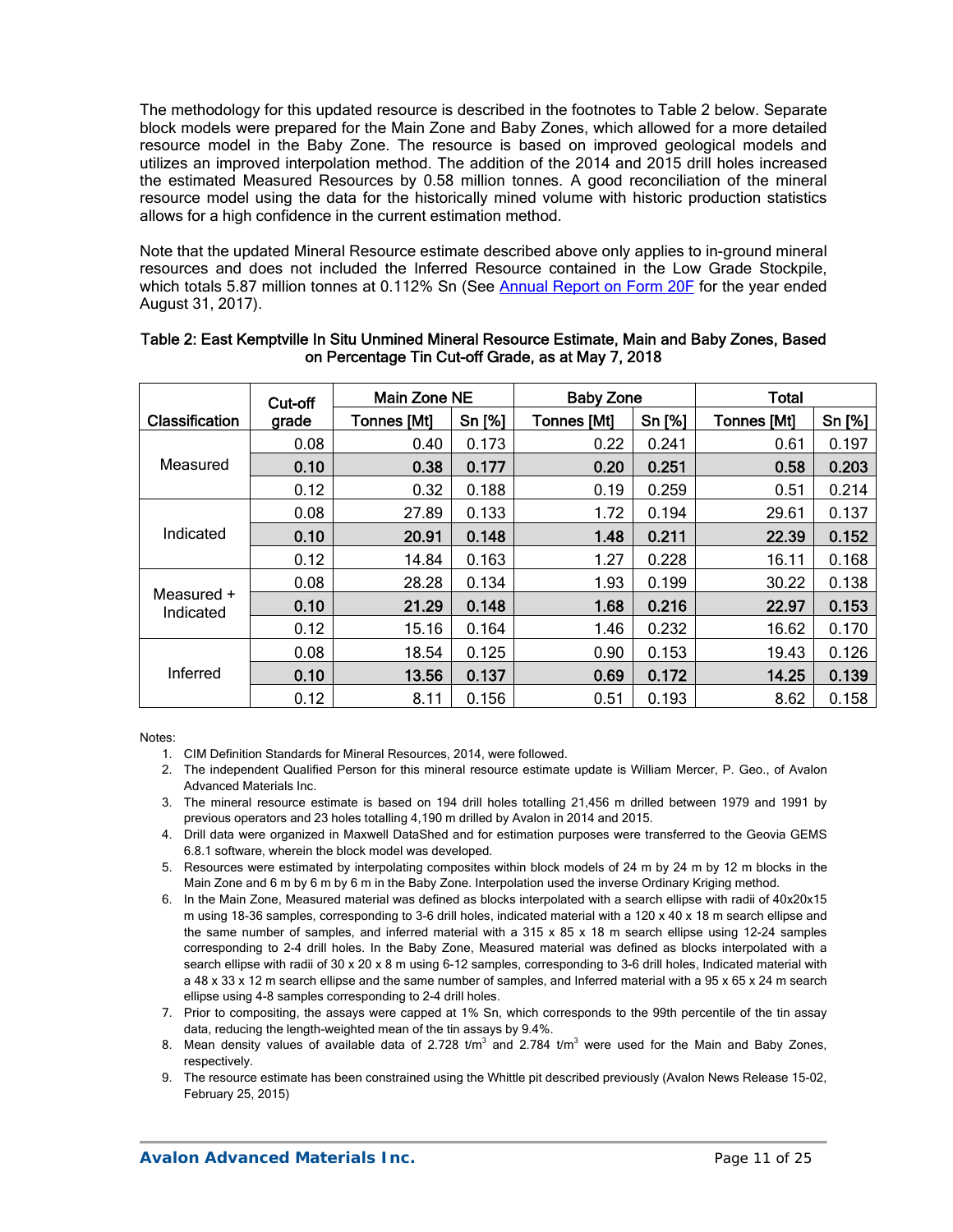- 10. Several possible cut-off grades are reported in this resource estimate. Based on past mining practice at East Kemptville, a cut-off grade of 0.1% Sn is reasonable and preliminary cost and revenue values at the time of estimation also suggest this is reasonable.
- 11. Mineral resources do not have demonstrated economic viability and their value may be materially affected by environmental, permitting, legal, title, socio-political, marketing or other issues.

Unless otherwise noted, the technical information on the East Kemptville Tin-Indium Project has been reviewed and approved either by the Company's Senior Vice President Metallurgy and Technology Development, Mr. David Marsh, FAusIMM (CP), or Dr. William Mercer, PhD, P.Geo. (Ontario), P. Geo. (NS), Vice President, Exploration, who are both Qualified Persons under NI 43- 101.

### *Lilypad Lakes Lithium-Cesium-Tantalum Project*

The Lilypad Lakes Tantalum-Cesium Project consists of 166 new claim units, totalling slightly over 3,200 ha, covering a field of lithium, tantalum and cesium mineralized pegmatites, and located 150 kilometres northeast of Pickle Lake, Ontario. The claims were staked by the Company between January 1999 and October 2000 and are 100% owned by the Company with no underlying royalties. Previous owners of the property drilled some 50 shallow drill holes and Avalon completed 32 drill holes totaling 4,781 metres in 2000 and 2001 in a program focused primarily on tantalum potential that produced encouraging initial results.

The project has been inactive since 2001 awaiting a recovery in tantalum prices or new demand for cesium minerals. Two recent developments have encouraged Avalon to resume exploration at the property. Firstly, because of recent increasing market interest in both lithium and cesium, a field program is justified primarily to investigate the cesium potential of the property. Secondly, development plans for the Ring of Fire area, north of the property, increase the probability of road access being developed near the property.

The exploration work planned for summer 2018 will comprise geological mapping and geochemical sampling to better understand cesium distribution, identify new drill targets and to obtain samples suitable for metallurgical testwork. The 2000 and 2001 work program recognized exceptional cesium potential over a broad area on the property with drill intercepts assaying up to 6.205% Cs<sub>2</sub>O over 1.70 metres in one mineralized dyke known as the Pollucite Dyke.

### *Other Projects*

The Company did not complete any work on any of its other projects during the Quarter.

# **Corporate Social Responsibility**

In November 2017, the Company released its 2017 Sustainability Report, which is available for download on the Company's website at: http://www.avalonAM.com

The 2017 Sustainability Report was prepared in accordance with the streamlined October 2016 Global Reporting Standards. The 2017 Sustainability Report incorporates a self-assessment of Fiscal 2017 performance and sets targets for 2018 against the applicable Mining Association of Canada "Toward Sustainable Mining" indicators.

In addition to the Company's safety performance, the report includes many other accomplishments such as energy efficiency initiatives, community outreach, and metallurgical process improvements that contribute to improved environmental performance. Avalon is committed to working closely with its Aboriginal partners to create lasting economic and social benefits in the communities. In addition to its partners in the NWT, dialogue is ongoing with the Acadia First Nation in Nova Scotia as it relates to the East Kemptville Project and with Wabaseemoong Independent Nations ("WIN") and Métis Nation of Ontario with respect to the Separation Rapids Lithium Project.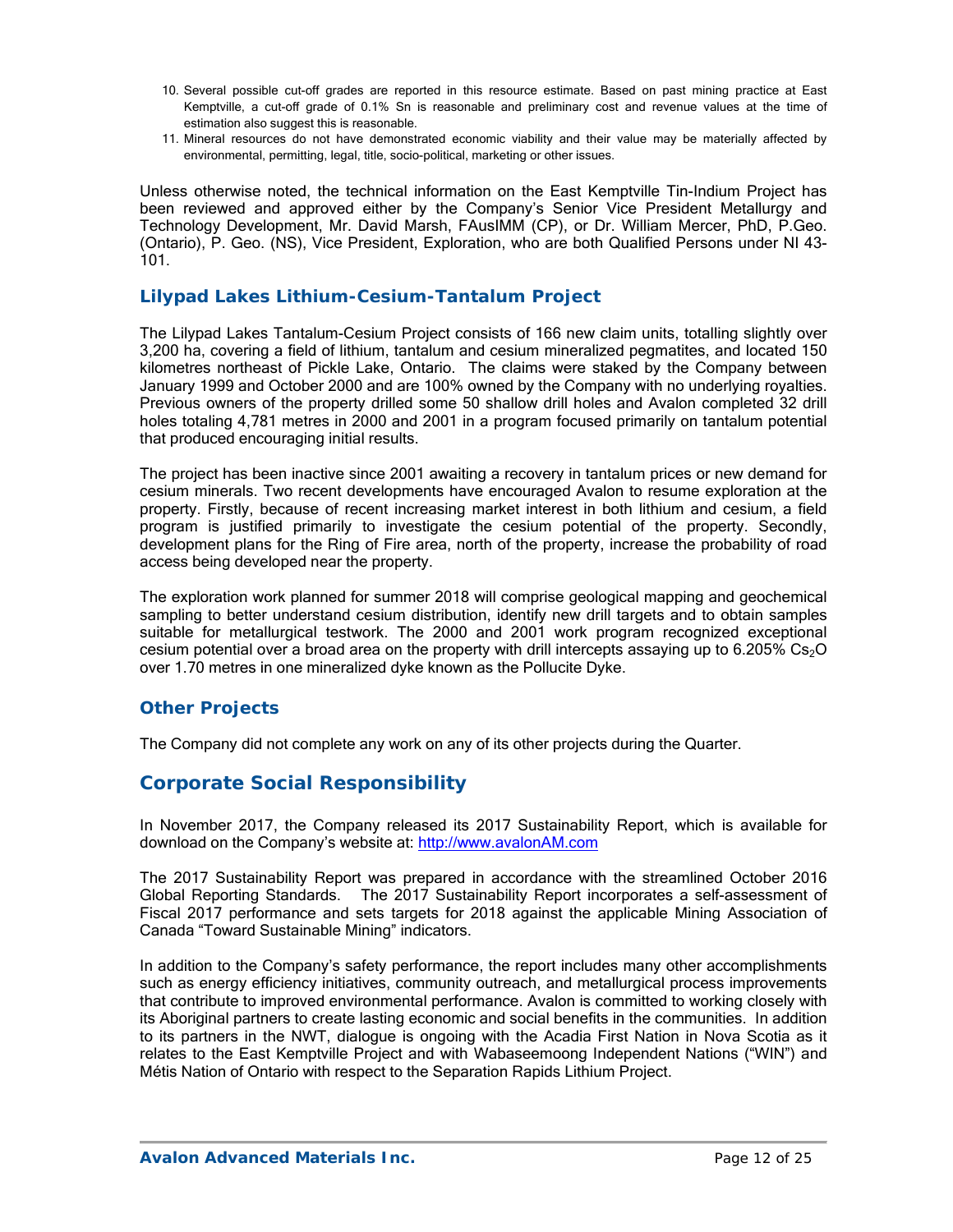To provide independent advice as to the efficacy of the Company's CSR work, the Company maintains an independent Sustainability Advisory Committee ("SAC") that meets intermittently to review all of the Company's sustainability-oriented work at all its projects. No meetings were held in the Quarter due to the low level of current development activity. In recognition of its sustainability efforts, Avalon has once again placed among Corporate Knights' 2018 Future 40 Responsible Corporate Leaders in Canada from a shortlist of eligible small and mid-size organizations.

The methodology for the 2018 Future 40 Responsible Corporate Leaders in Canada ranking is based on 16 key performance indicators covering resource, employee and financial management. The full methodology for this year's ranking is available from Corporate Knights here: http://www.corporateknights.com/reports/future-40/2018-future-40-methodology-15085128/. Private or publicly-listed companies headquartered in Canada with revenue of under \$1 billion and evidence of ESG reporting are eligible. Ranking is based on publicly-disclosed data, verified by the companies prior to project completion.

The full ranking can be viewed in *Corporate Knights Magazine*'s Spring 2018 issue or online at www.corporateknights.com/reports/2018-future-40/2018-future-40-results-15241106/.

The Company's focus is on materials that enable clean technology, including solar and wind power. In order to do this sustainably, Avalon designs its operations to minimize environmental impacts and greenhouse gas emissions, while planning for rehabilitation and productive use of the land post closure. The Company also now applies a staged-development approach to its cleantech materials projects, which involves starting production at a modest scale, to minimize project footprint and potential risks to environment, while also reducing investment risk and creating opportunities for its Indigenous business partners.

# **Administration and Other**

Corporate and Administrative expenses totalled \$733,103 during the Quarter, a 5% decrease over the amount incurred during the comparative quarter in fiscal 2017 (\$768,305). This decrease reflects the Company's continuing effort to reduce its overhead costs. The main areas of decreased operating expenses for the Quarter were salaries and benefits. Expenses on other functional areas were at about the same level as for the comparative quarter in fiscal 2017.

Salaries and benefits for the Quarter decreased by 9% to \$386,475 compared to \$426,413 for the same quarter in fiscal 2017. This decrease is primarily related to reduced staffing levels.

Expenses on public and investor relations totalled \$130,016 compared to \$125,603, for the same quarter in fiscal 2017. Investor relations activities during the Quarter included non-deal roadshows in New York, Montreal, Hong Kong, Munich and Zurich and attendance at two investment conferences, one in Hong Kong and one in Toronto. The Company engaged several new consultants during the Quarter to assist in introducing the Company and its cleantech materials business orientation to impact investors and clean growth funds that make high performance on environmental and social responsibility a key investment criterion. Initial feedback has been positive and the Company will accelerate this new investor relations effort in the fourth quarter.

Share based compensation earned during the Quarter totalled \$34,014 compared to \$52,325 for the same quarter in fiscal 2017. This decrease is primarily related to the decrease in the estimated fair values of the options earned during the Quarter.

For the Nine Month Period, corporate and administrative expenses totalled \$2,076,600 compared to \$2,208,794 for the same period in fiscal 2017. The main areas of decreased operating expenses for the Nine Month Period were expenses on public and investor relations, and salaries and benefits. Expenses on other functional areas were at about the same level as for the comparative period in fiscal 2017.

Expenses on public and investor relations for the Nine Month Period decreased by \$106,748 (29%) to \$264,385 compared to the same period in fiscal 2017. The decrease is primarily related to the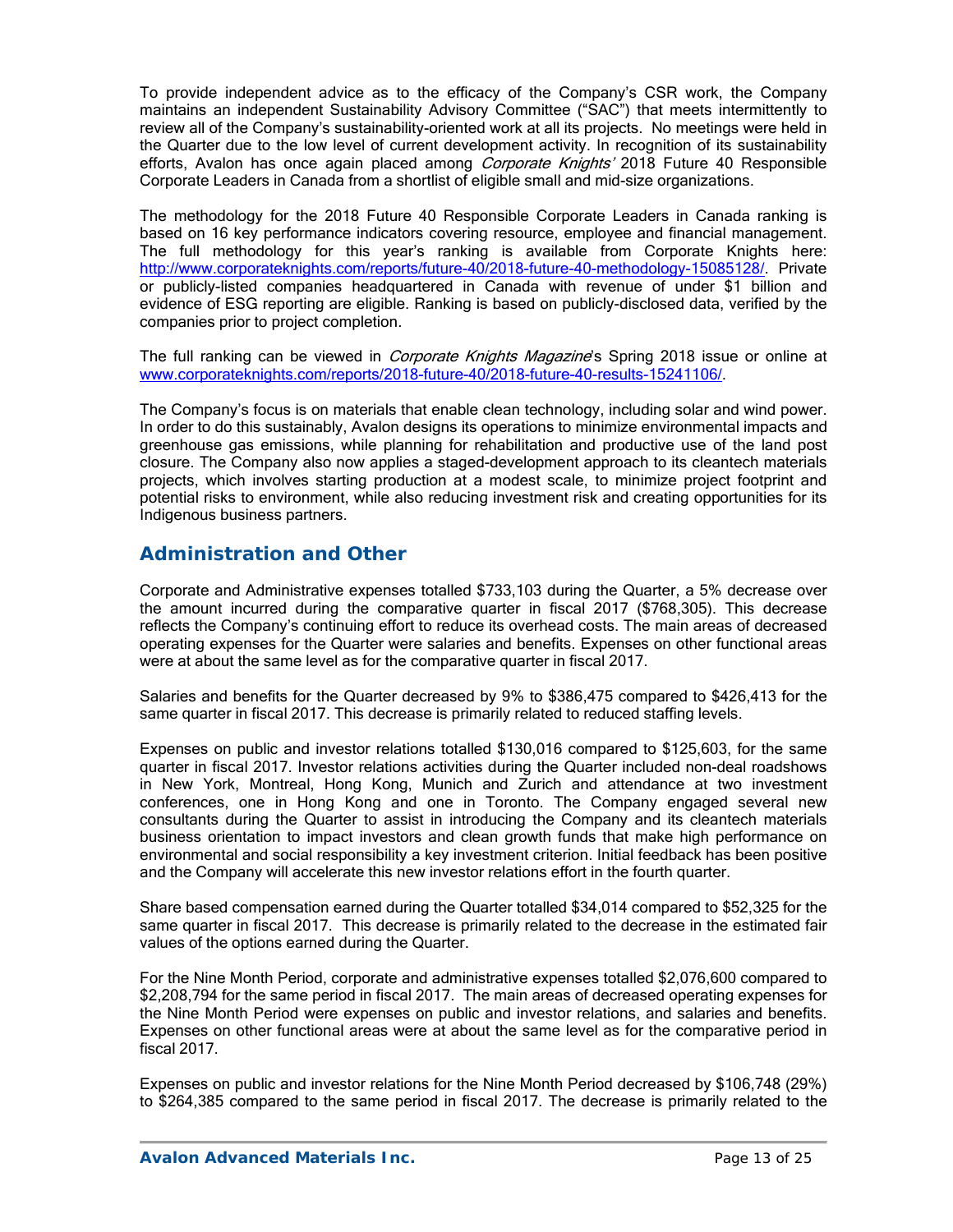reduced amount of work provided by consultants with respect to investor relations activities in the US and in Europe and the number of investment conferences the company participated in, as the Company refocused its investor relations activities in Canada in Fiscal 2018.

Consistent with the Quarter and for similar reasons, salaries and benefits for the Nine Month Period decreased by approximately 5% to \$1,067,160, compared to the same period in fiscal 2017.

Marketing and sales related expenses increased by \$13,659 (31%) to \$57,661 during the Nine Month Period compared to the same period in fiscal 2017, which primarily related to increase in travel for meetings with potential customers.

Stock-based compensation decreased to \$112,462 from \$140,174 during the Nine Month Period compared to the same period in fiscal 2017. This decrease is primarily related to the decrease number of options earned during the Nine Month Period compared to the same period in fiscal 2017.

On May 31, 2018, the fair values of the Company's outstanding derivative liabilities (which included the warrants denominated in US\$ warrants, the A1 Warrants and the B1 warrants) were remeasured using the Black-Scholes pricing model, which resulted in a gain of \$410,241 for the Nine Month Period (being the decrease in the estimated value of these warrants between August 31, 2017 and May 31, 2018) and a gain of \$157,395 for the Quarter (being the decrease in the estimated value of these warrants between February 28, 2018 and May 31, 2018). The changes in the estimated value of these warrants are mainly caused by the fluctuation in the trading price of the Company's common shares on May 31, 2018 compared to August 31, 2017 and February 28, 2018, as well as the issuance of 6,250,000 B1 warrants on January 15, 2018.

The fair values of the Company's outstanding convertible redeemable preferred shares (issued in March 2017 and January 2018) were also re-measured, which resulted in losses of \$397,688 and \$165,375 for the Nine Month Period and the Quarter, respectively.

| <b>Fiscal Year</b>                         |               | 2018                             |         |         | 2017          | 2016           |                |         |
|--------------------------------------------|---------------|----------------------------------|---------|---------|---------------|----------------|----------------|---------|
| For the Quarters Ended                     | <b>May 31</b> | <b>Feb. 28</b><br><b>Nov. 30</b> |         | Aug. 31 | <b>May 31</b> | <b>Feb. 28</b> | <b>Nov. 30</b> | Aug. 31 |
|                                            |               |                                  |         |         |               |                |                |         |
| Revenue (Interest)                         | 20.204        | 12.484                           | 14.749  | 16.080  | 7.088         | 2.544          | 2,499          | 5,882   |
| Net Loss before discontinued<br>operations | 682.931       | 1,142,848                        | 628,038 | 835.616 | 1,312,870     | 568,543        | 640.292        | 704,446 |
| Net Loss                                   | 682.931       | 1,142,848                        | 628,038 | 835.616 | 1,312,870     | 568,543        | 640.292        | 704,446 |
| Net Loss, per share, basic<br>land diluted | 0.003         | 0.005                            | 0.003   | 0.004   | 0.007         | 0.003          | 0.004          | 0.004   |

# **Summary of Quarterly Results**

The following selected financial data is derived from the unaudited condensed consolidated interim financial statements of the Company.

The fluctuation on quarterly net loss is primarily due to share-based compensation expenses recognized as stock options granted to directors, officers, employees and consultants of the Company are earned, the impairment losses recognized on resource properties, changes in the fair value of derivative liabilities and convertible redeemable preference shares, and expensed financing transaction costs. The costs of resource properties are written down at the time the properties are abandoned or considered to be impaired in value.

# **Liquidity and Capital Resources**

In management's view, given the nature of the Company's operations, which consist of the exploration and development of mineral properties, the most relevant financial information relates primarily to current liquidity, solvency, and planned property expenditures. The Company's financial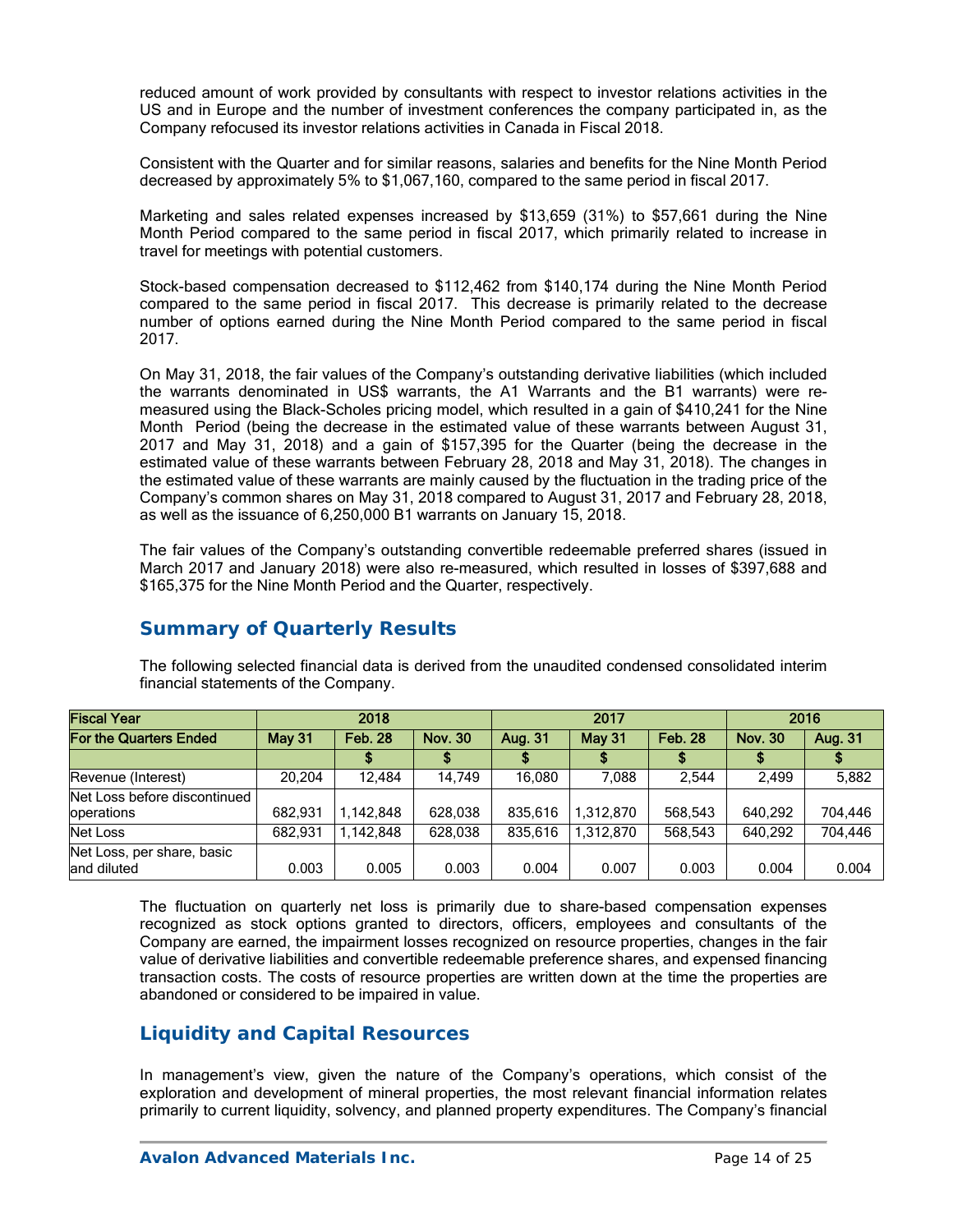success will be dependent on the economic viability of its resource properties and the extent to which it can discover and develop new mineral deposits. Such development may take several years to complete and the amount of resulting income, if any, is difficult to determine. The sales value of any mineralization discovered by the Company is largely dependent on factors beyond the Company's control, including the market value of the metals and minerals to be produced.

The Company manages its capital structure and makes adjustments to it based on the funds available to the Company in light of changes in general economic conditions, the Company's short term working capital requirements, and its planned exploration and development program expenditure requirements.

As the Company is in the development stage, its principal source of capital is from the issuance of common shares. In order to achieve its objectives, the Company expects to spend its existing working capital and raise additional funds as required.

As at May 31, 2018, the Company has current assets of \$559,492 and current liabilities of \$835,110. The holder of the Company's convertible redeemable preferred shares is entitled to demand repayment of the applicable redemption value per share in cash (which totalled \$3,026,250 as at May 31, 2018) upon the occurrence of certain Redemption Events. Excluding the deferred flow-through share premium of \$18,095, the Company's adjusted working capital deficit was \$257,523 (calculated by adding back the deferred flow-through share premium of \$18,095 to the working capital deficit of \$275,618). As the de-recognition of the balance of the deferred flowthrough share premium will not require the future outflow of resources by the Company, it is management's belief that the adjusted working capital figure provides useful information in assessing the Company's liquidity risk. As at August 31, 2017, the Company had adjusted working capital of \$556,112 and cash and cash equivalents on hand of \$1,073,574.

The Company's current operating expenditures, excluding expenditures on resource property work programs, are approximately \$300,000 per month. The Company's anticipated resource property expenditures for the balance of Fiscal 2018, assuming the requisite financing is in place, are budgeted at approximately \$500,000.

Subsequent to the Quarter as further described under Subsequent Events, the Company completed two private placement financings and issued 150 C1 Preferred Shares (the "C1 Preferred Shares") at a price of \$5,000 per share, 2,400,000 units at a price of \$0.10 per unit ("NFT" Unit) and 3,500,000 flow-through units at \$0.10 per unit ("FT Unit") for total gross proceeds of \$1,340,000.

The Company believes its present cash resources are sufficient to meet all of its current contractual obligations, administrative and overhead expenditures, and planned exploration programs until at least the end of August, 2018. Initiatives to raise additional capital are in progress although there can be no assurances that the Company will be able to raise additional funds required for all planned expenditures. As a result, certain expenditures may have to be delayed until sufficient funding has been raised. Given the continuation of weak investor sentiment and capital market conditions in the junior resource sector, there exists an uncertainty as to the Company's ability to raise sufficient additional funds on favourable terms. This condition indicates the existence of a material uncertainty that raises substantial doubt about the Company's ability to continue as a going concern. The Company's expenditures on other discretionary exploration and development activities have some scope for flexibility in terms of amount and timing, which can be adjusted accordingly.

The Company does not have any externally imposed capital requirements other than those certain Redemption Events contained in the preferred share terms. The Company continues to work on attracting more substantial project financing through the participation of one or more strategic partners, a long term construction debt financing facility, and/or through the equity markets. If the Company is not able to secure financing on satisfactory terms, expenditures on the development of its projects will need to be delayed.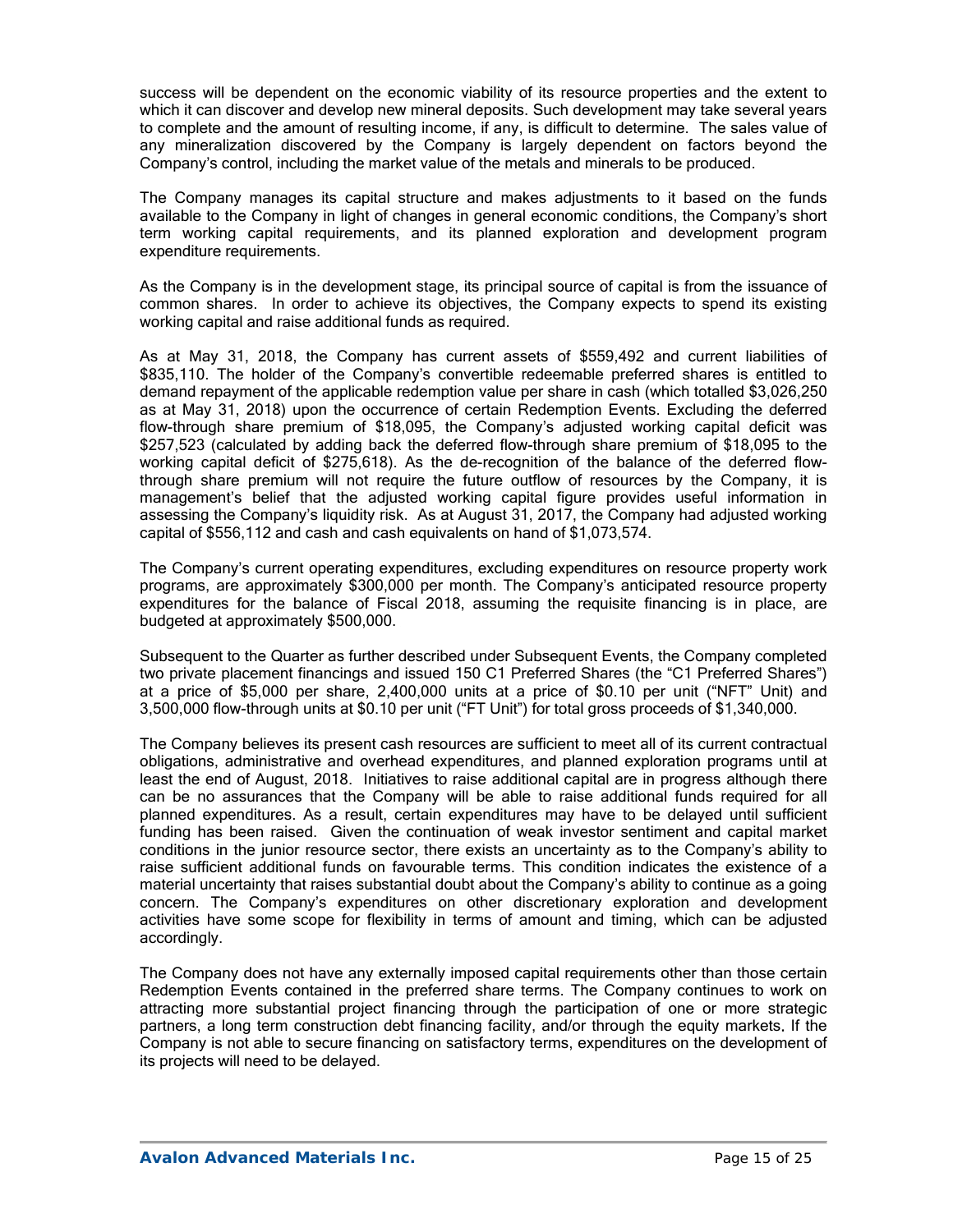All of the Company's resource properties, are owned, leased or licenced with minimal holding costs. The most significant holding costs being annual lease rental fees on Nechalacho of \$20,998 and the annual expenditures related to the mining leases at Separation Rapids and Warren Township totalling \$3,327. As at May 31, 2018, the Company is required to incur additional Canadian Exploration Expenditures ("CEE") of \$87,461 by December 31, 2018. This amount represents the remaining balance of the required expenditures resulting from the private placement completed in December 2017. The Company is also required to incur CEE of \$350,000 by December 31, 2019 relating to the private placement completed subsequent to the Quarter.

A joint venture with an industry partner or end-user may represent an attractive alternative for financing the further stages in the development of any of the Company's projects once the capital requirements become relatively large.

The Company has an operating lease for its premises. As at the date of this MDA, the minimum lease commitments under these leases are as follows:

| Fiscal year ended August 31, 2018 | 26,533  |
|-----------------------------------|---------|
| 2019                              | 318,395 |
| 2020                              | 106.131 |
| 2021 and thereafter               | -       |

## **Off Balance Sheet Arrangements**

As at May 31, 2018, the Company had no material off balance sheet arrangements such as guaranteed contracts, contingent interests in assets transferred to an entity, derivative instrument obligations or any instruments that could trigger financing, market or credit risk to the Company.

# **Transactions with Related Parties**

Balances and transactions between the Company and its subsidiaries have been eliminated on consolidation and are not disclosed here. Details of the transactions between the Company and other related parties are disclosed below:

a) Trading transactions

There have been no material trading transactions with related parties during each of the three and nine month periods ended May 31, 2018 and 2017, other than the participation by certain related parties in the November 2017 Private Placement, whereby Donald Bubar, Director, President and CEO, Mark Wiseman, Vice President Sustainability, Patricia Mohr, Director subscribed for 200,000, 55,000 and 50,000 flow-through shares at \$0.145 per share, respectively.

b) Compensation of key management

The remuneration of directors and other members of the Company's senior management team during each of the three and nine months ended May 31, 2018 and 2017 are as follows:

|                                                           | <b>Three Months Ended</b> |         |                 |         | <b>Nine Months Ended</b> |                                   |                 |             |
|-----------------------------------------------------------|---------------------------|---------|-----------------|---------|--------------------------|-----------------------------------|-----------------|-------------|
|                                                           | May 31,<br>2018           |         | May 31,<br>2017 |         | May 31,<br>2018          |                                   | May 31,<br>2017 |             |
| Salaries, benefits and directors' fees <sup>(1)</sup> $$$ |                           | 462.371 | -\$             |         |                          | 462,615 \$ 1,274,004 \$ 1,305,777 |                 |             |
| Share based compensation <sup>(2)</sup>                   |                           | 28,553  |                 | 42,029  |                          | 95.086                            |                 | 247,477     |
|                                                           |                           | 490.924 |                 | 504.644 |                          | 1,369,090                         |                 | \$1,553,254 |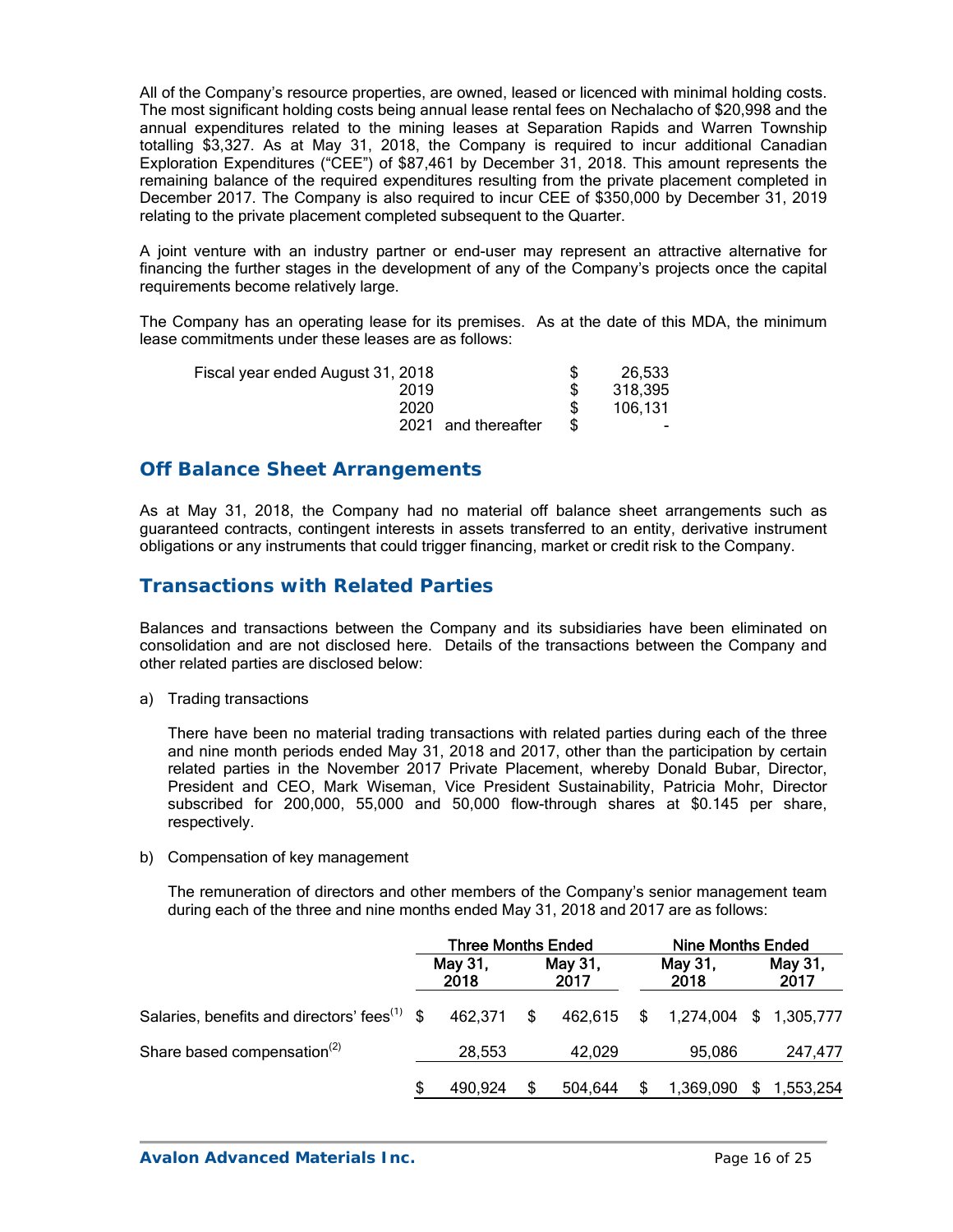- $(1)$  Salaries and benefits of key management personnel capitalized to exploration and evaluation assets and PPE for the Quarter and for the Period totaled \$144,450 (2017 – \$138,648) and
- \$412,583 (2017 \$428,391), respectively. (2) Fair value of stock options earned and recognized as share based compensation during the respective reporting period.

# **Subsequent Events**

Subsequent to the Period, the Company:

- a) granted an aggregate of 965,000 stock options with a weighted average exercise price of \$0.11 per share to certain employees and consultants of the Company. The weighted average contract life of these options at issuance was 3.2 years;
- b) issued a total of 2,776,134 common shares pursuant to the conversion of 25 A1 Preferred Shares and 15 B1 Preferred Shares;
- c) completed a private placement and issued 2,400,000 units at a price of \$0.10 per NFT Unit and 3,500,000 FT Units at a price of \$0.10 per FT Unit for total gross proceeds of \$590,000. Each NFT Unit was comprised of one common share and one common share purchase warrant. Each warrant entitles the holder to acquire one common share at a price of \$0.12 for a period of two years from the closing date of the private placement (the "Closing Date"), or if the closing price of the common shares on the TSX is \$0.16 or higher for a period of twenty consecutive trading days after the Closing Date, the Company may, by notice to the holder (supplemented by a news release of general dissemination) reduce the expiry date of the warrants to not less than 30 days from the date of such notice (the "Accelerated Expiry Date"). Each FT Unit was comprised of one flow-through common share and one half of one common share purchase warrant. Each whole warrant entitles the holder to acquire one common share at a price of \$0.12 until the day that is two years from the Closing Date or the Accelerated Expiry Date whichever is earlier; and
- d) issued 150 C1 Preferred Shares at a price of \$5,000 per share with an entity managed by the Lind Partners ("Lind") for gross proceeds of \$750,000.

The C1 Preferred Shares do not carry a dividend and have a redemption value that starts at \$5,000 per share and increases by \$250 per share each quarter until June 29, 2020, to a cap of \$6,750 per share. After the four month Hold Period (defined below), the C1 Preferred Shares can be converted by Lind into common shares of the Company at a price per common share equal to 85% of the five-day volume weighted average price of the common shares on the TSX immediately prior to the date that notice of conversion is given.

In conjunction with the closing, Lind received a commitment fee of \$37,500 and 3,750,000 common share purchase warrants. Each warrant entitles the holder to purchase one common share of the Company at a price of \$0.125 per common share until June 29, 2023.

Pursuant to Canadian securities laws, the securities issuable under this private placement will be subject to a hold period (the "Hold Period"), which expires on October 30, 2018. After the Hold Period, Lind has the basic right to convert 10 C1 Preferred Shares into common shares of the Company on a monthly basis, subject to certain conversion limits set out in the Agreement, however Lind is permitted to convert up to 30 C1 Preferred Shares on a monthly basis in the event such amount does not exceed 20% of the Company's 20-day traded volume of common shares on the TSX immediately prior to the date of delivery of a conversion notice.

Lind will also be entitled to accelerate its conversion right to the full amount of the redemption value applicable at such time, or demand repayment of the applicable redemption value per share in cash, upon the occurrence of certain events as set out in the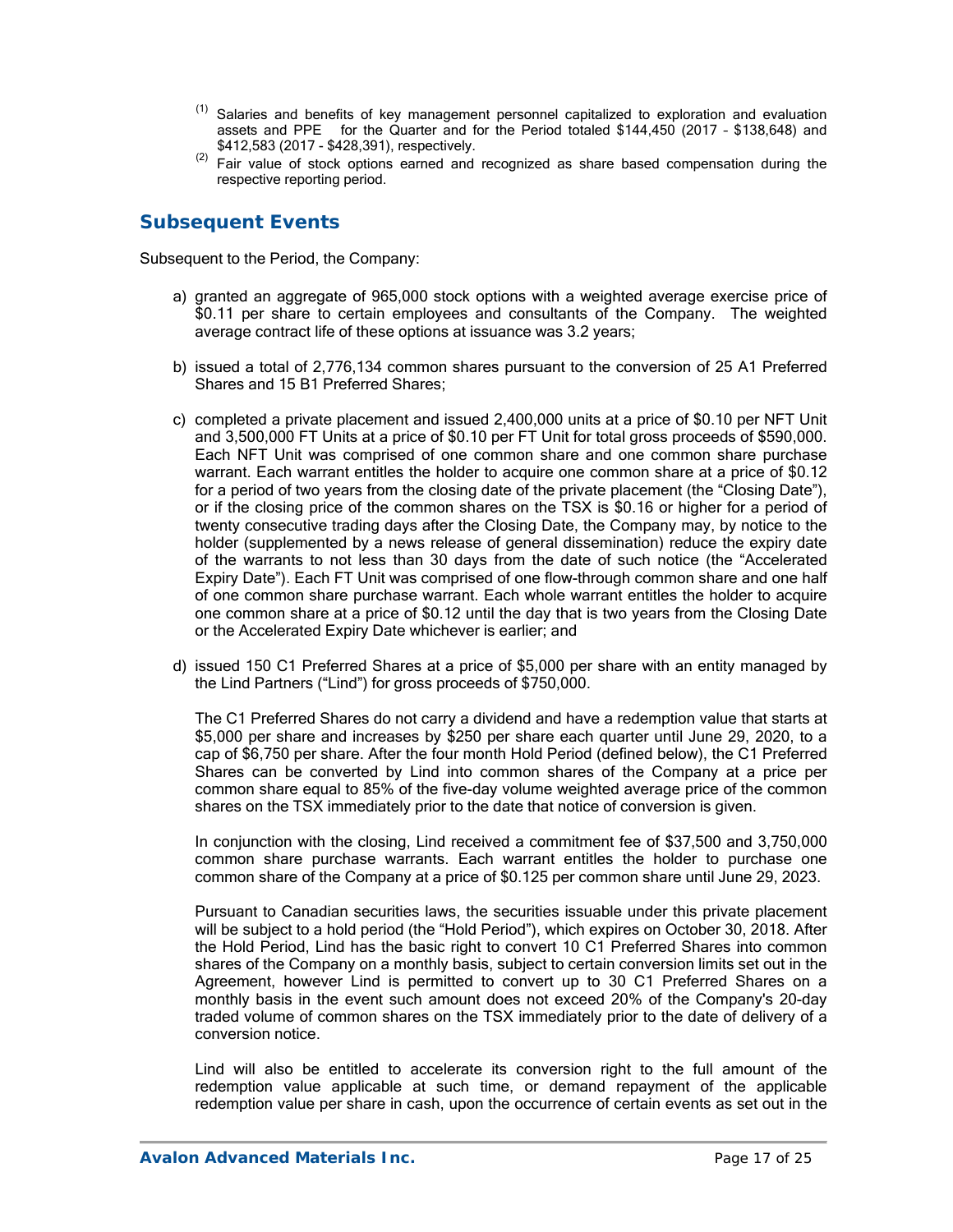Agreement. The Company has the right to redeem the C1 Preferred Shares at any time after the Hold Period at a small premium to the redemption value. The Company has floor price protection such that if any conversion results in an effective conversion price of less than \$0.10 per common share, then the Company has the right to deny the conversion and instead redeem the C1 Preferred Shares that were subject to that conversion for the redemption amount in cash plus a 5% premium.

At any time while any C1 Preferred Shares are outstanding, Lind has the option of subscribing for up to an additional 50 Series C2 Preferred Shares at a price of \$5,000 per share and under the same terms and conditions as the initial financing, subject to certain triggering events and subject to the prior approval of the TSX.

## **Financial Instruments**

The Company's financial instruments consist of cash and cash equivalents, receivables, accounts payable and accrued liabilities, warrants denominated in foreign currency, convertible redeemable preferred shares, the A1 Warrants and the B1 warrants.

Management does not believe these financial instruments expose the Company to any significant interest, currency or credit risks arising from these financial instruments. The fair market values of cash and cash equivalents, receivables, and accounts payable and accrued liabilities approximate their carrying values.

The Company has 6,466,513 warrants outstanding as at May 31, 2018, with an original exercise price of US\$0.56 per share ("US\$ Warrants"). These warrants are subject to certain anti-dilution provisions, which may reduce the exercise price, with a floor of US\$0.5095 per share. The adjusted exercise price as calculated by the anti-dilution provisions as at August 31, 2017 and as at the date of this MDA is US\$0.5223. These warrants are exercisable until June 13, 2021. These warrants were recorded at fair value at the time of issuance, and are re-measured at fair value using the Black-Scholes pricing model at each financial statement reporting date, with the resulting change in fair value being recorded in the statement of comprehensive loss.

As the Company has the Call Option to redeem all of the outstanding A1 and B1 Preferred Shares at any time at a 5% premium to the redemption value, the total fair value of the 255 A1 Preferred Shares and the 285 B1 Preferred Shares as at May 31, 2018 is \$1,606,500 and \$1,571,063, respectively. The number of common shares to be issued would be 33,907,563 if all of the outstanding A1 and B1 Preferred Shares had been converted into common shares based on the closing price of the Company's common shares on the TSX of \$0.105 on May 31, 2018.

Interest income from cash and cash equivalents are recorded in the statement of comprehensive loss.

# **Outstanding Share Data**

### *a) Common and Preferred Shares*

The Company is presently authorized to issue an unlimited number of common shares without par value. The Company is also authorized to issue up to 25,000,000 preferred shares without par value, of which 950 have been issued and 540 are outstanding as at May 31, 2018.

As at May 31, 2018, the Company had 221,644,639 common shares, 255 Series A1 Preferred Shares and 285 Series B1 Preferred Shares issued and outstanding. Subsequent to the end of the Quarter, and as described earlier under "Subsequent Events", 2,776,134 common shares pursuant to the conversion of 25 A1 Preferred Shares and 15 B1 Preferred Shares, 5,900,000 common shares were issued pursuant to a private placement and 150 Series C1 Preferred Shares were issued. As at the date of this MDA, the Company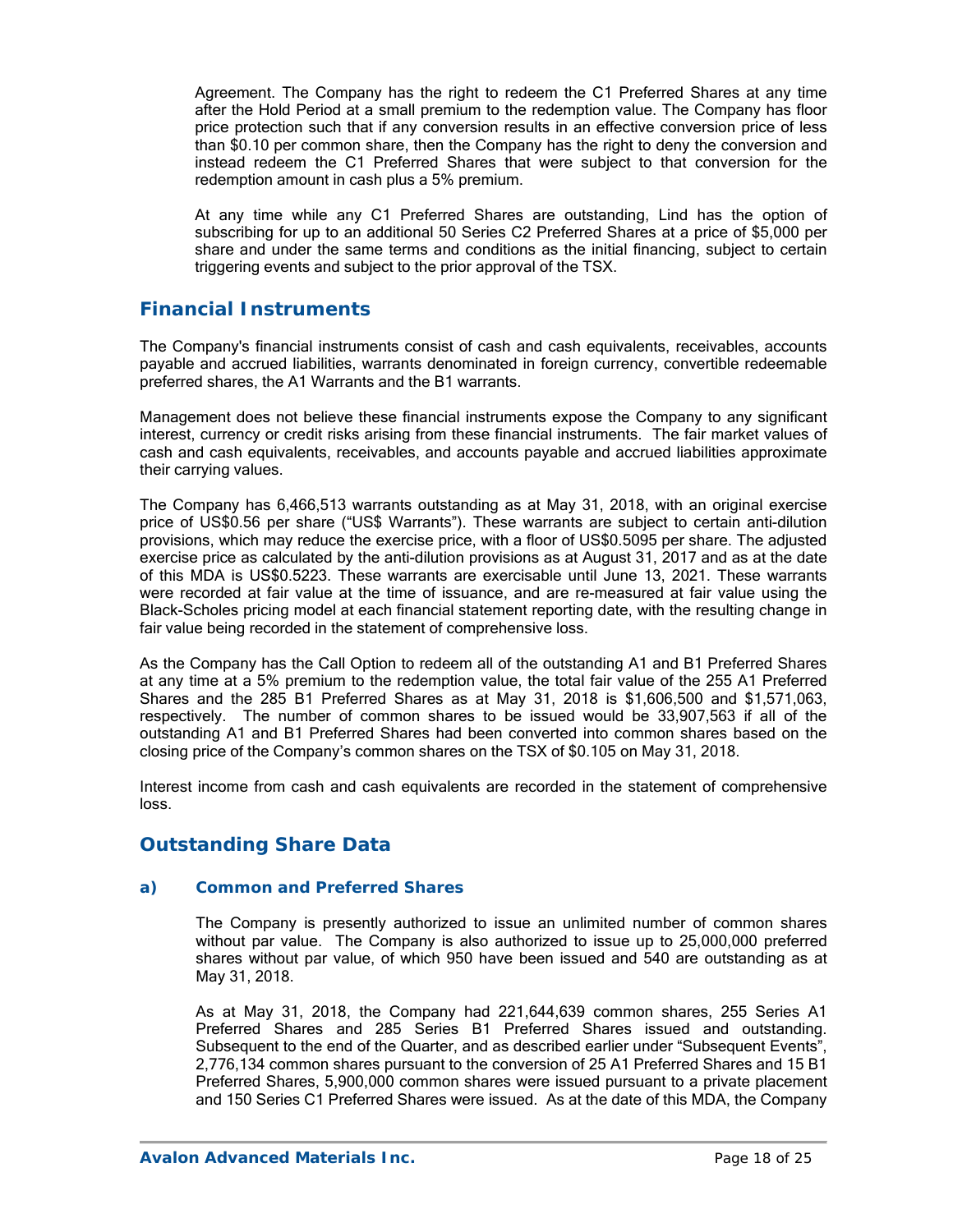has 230,320,773 common shares, 220 Series A1 Preferred Shares, 270 Series B1 Preferred Shares and 150 Series C1 Preferred Shares outstanding.

### *b) Options*

As at May 31, 2018, the Company had an aggregate of 10,670,000 incentive stock options outstanding with a weighted average exercise price of \$0.28 (of which 7,463,750 were vested and 3,206,250 were unvested). Subsequent to the end of the Quarter, 965,000 options were granted (as described earlier under "Subsequent Events"). As at the date of this MDA, the Company has 11,635,000 incentive stock options with a weighted average exercise price of \$0.27 outstanding.

### *c) Warrants*

As at May 31, 2018 the Company has the following common share purchase warrants outstanding:

- i. 6,466,513 US\$ Warrants, with an original exercise price of US\$0.56 per share and are exercisable until June 13, 2021. These warrants are also subject to certain anti-dilution provisions, which may reduce the exercise price, with a floor of US\$0.5095 per share. The adjusted exercise price as calculated by the anti-dilution provisions as at May 31, 2018 and as at the date of this MDA is US\$0.5223;
- ii. 40,000 warrants, issued pursuant to the Accommodation Agreement, with an average exercise price of \$0.42 per share and will expire as follows: 10,000 warrants on July 31, 2018, 10,000 warrants on July 31, 2019, 10,000 warrants on July 31, 2020 and 10,000 warrants on August 2, 2021;
- iii. 2,400,000 warrants with an exercise price of \$0.16 per share and exercisable until November 3, 2019;
- iv. 6,900,000 A1 Warrants with an exercise price of \$0.23 per common share which are exercisable until March 10, 2022; and
- v. 6,250,000 B1 Warrants with an exercise price of \$0.15 per common share which are exercisable until January 15, 2023.

The Company is also committed to issue 20,000 warrants to the NWTMN in two equal installments of 10,000 warrants upon the Nechalacho Project meeting certain milestones. These warrants will have a contractual term of five years and will have an exercise price based on the then current market price of the Company's common shares at the date of issue of the warrants.

Subsequent to the end of the Quarter, the Company issued 1,400,000 warrants with an exercise price of \$0.12 per share and expiring on the earlier of June 29, 2020 and the Accelerated Expiry Date, 2,750,000 warrants with an exercise price of \$0.12 per share and expiring on the earlier of July 11, 2020 and the Accelerated Expiry Date, and 3,750,000 C1 Warrants with an exercise price of \$0.125 per share which expiring on June 29, 2023.

### *d) Brokers' Compensation Warrants*

As at May 31, 2018, the Company had the following compensation warrants outstanding:

- i. 272,727 compensation warrants with an exercise price of \$0.25 per common share, which are exercisable until November 7, 2018;
- ii. 150,000 compensation warrants with an exercise price of \$0.15 per common share, which are exercisable until December 23, 2018;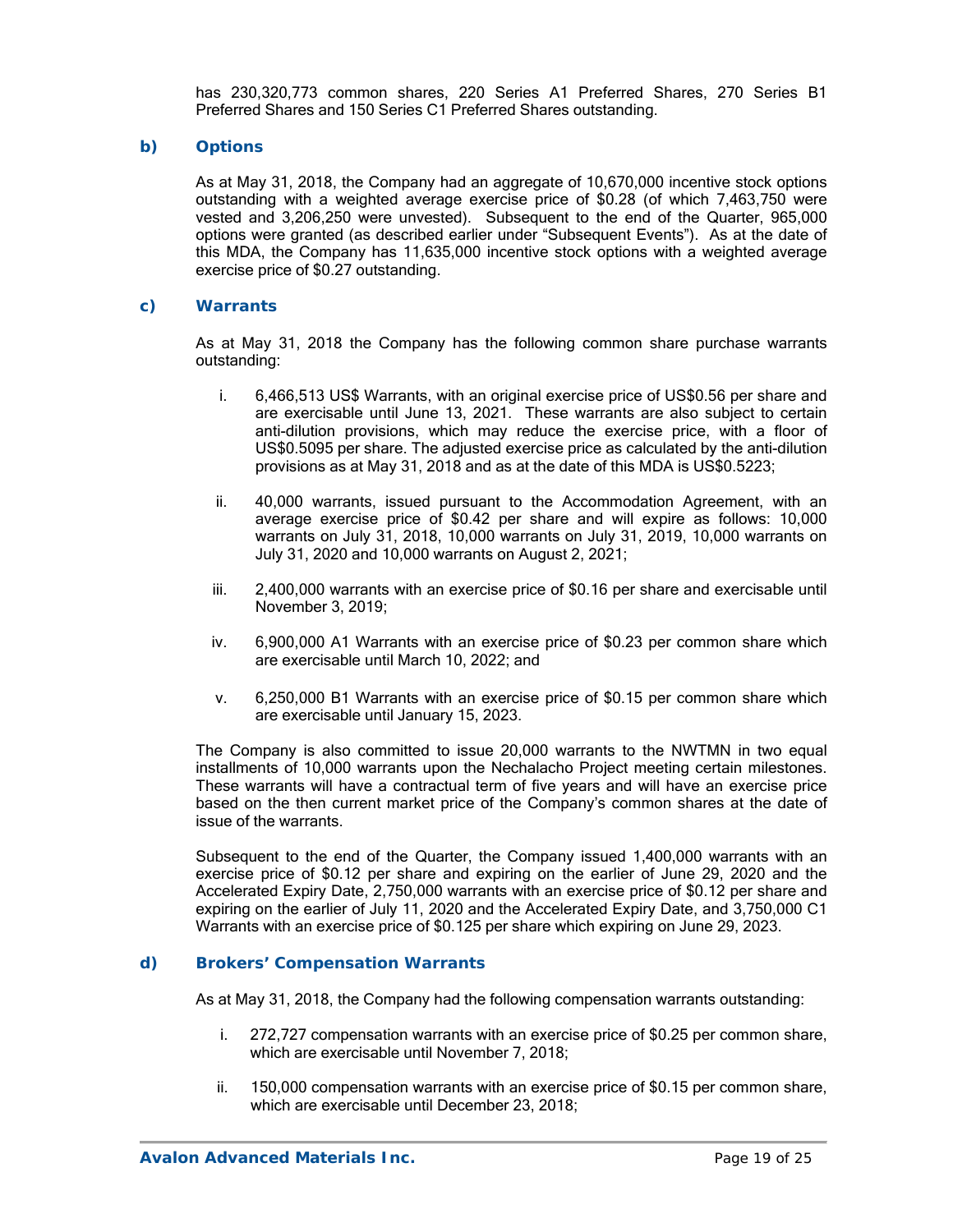- iii. 204,000 compensation warrants with an exercise price of \$0.15 per common share, which are exercisable until June 12, 2019;
- iv. 186,000 compensation warrants with an exercise price of \$0.145 per common share, which are exercisable until August 16, 2019;
- v. 288,000 compensation warrants with an exercise price of \$0.15 per common share, which are exercisable until November 3, 2019; and
- vi. 132,000 compensation warrants with an exercise price of \$0.15 per common share, which are exercisable until December 22, 2019.

## **Disclosure Controls and Procedures**

Disclosure controls and procedures are designed to provide reasonable assurance that material information is gathered and reported to senior management, including the Chief Executive Officer ("CEO") and Chief Financial Officer ("CFO"), as appropriate, to permit timely decisions regarding public disclosure.

Management, including the CEO and CFO, has designed or caused to be designed under their supervision, disclosure controls to provide reasonable assurance that the information required to be disclosed in annual filings, interim filings, or other reports filed or submitted under Canadian securities legislation, or reports filed or submitted under the U.S. Securities Exchange Act of 1934 is recorded, processed, summarized and reported within the time period specified in those rules.

# **Design of Internal Control over Financial Reporting**

The CEO and CFO are also responsible for the design of the Company's internal controls over financial reporting ("ICFR") to provide reasonable assurance regarding the reliability of financial reporting and the preparation of financial statements for external purposes in accordance with IFRS. Because of its inherent limitation, internal control over financial reporting may not prevent or detect misstatements.

There have been no changes to the Company's design of internal controls over financial reporting that occurred during the Quarter that materially affected, or are reasonably likely to affect, the Company's ICFR.

# **Critical Accounting Judgments and Estimation Uncertainties**

The preparation of the consolidated financial statements in conformity with IFRS requires that the Company's management make critical judgments, estimates and assumptions about future events that affect the amounts reported in the consolidated financial statements and the related notes thereto. Actual results may differ from those estimates. Estimates and assumptions are reviewed on an on-going basis based on historical experience and other factors that are considered to be relevant under the circumstances. Revisions to estimates are accounted for prospectively.

The Company has identified the following significant areas where critical accounting judgments, estimates and assumptions are made and where actual results may differ from these estimates under different assumptions and conditions and may materially affect financial results or the financial position reported in future periods.

Further details of the nature of these assumptions and conditions may be found in the relevant notes to the consolidated financial statements.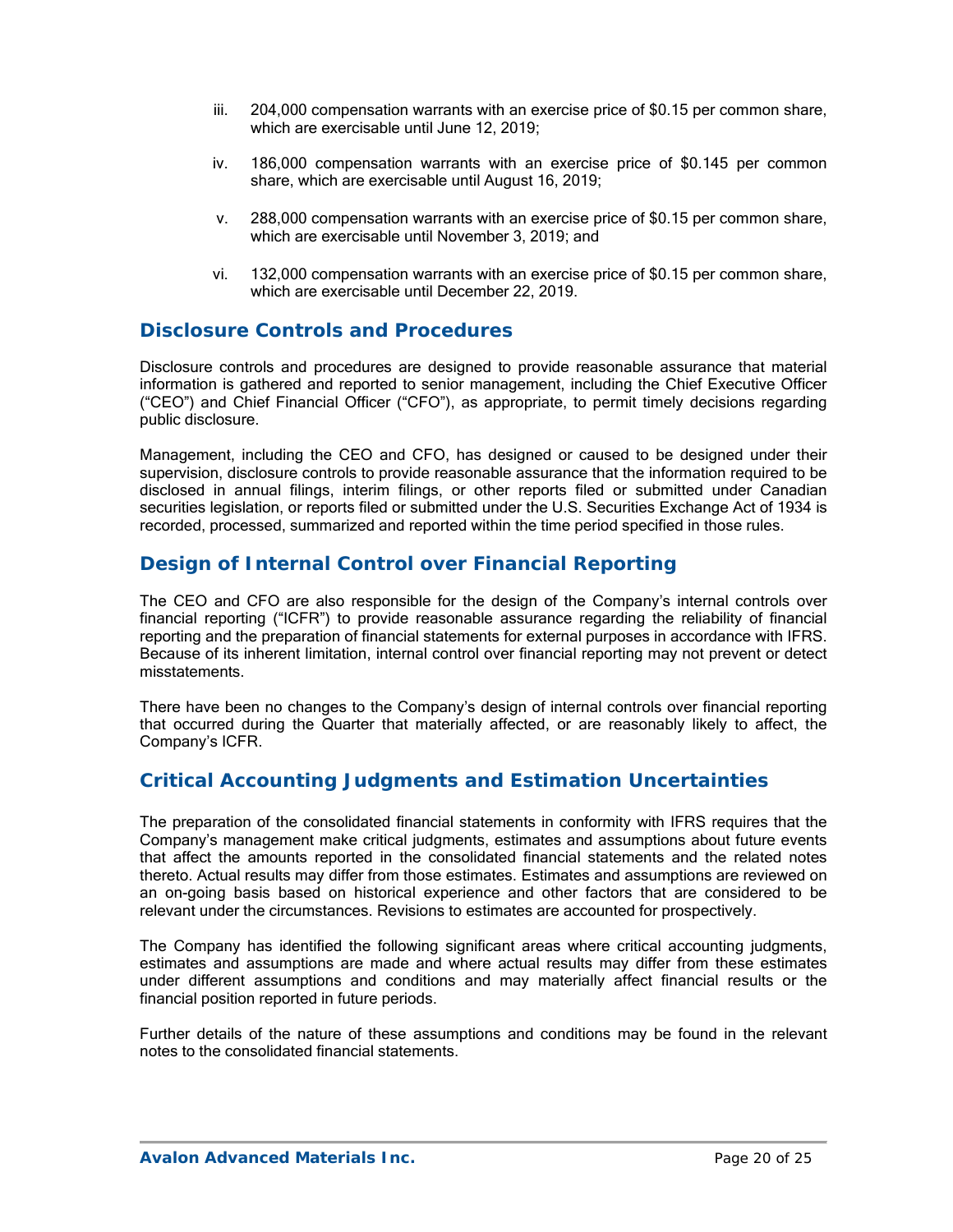### *Key Sources of Estimation Uncertainty*

Information about assumptions and estimation uncertainties that have a significant risk of resulting in a material adjustment are included in the following notes:

### Recoverability of Exploration and Evaluation Assets, Development Assets and Property, Plant and Equipment

The Company assesses its long-lived assets, specifically all exploration and evaluation assets, development assets and PPE at each reporting date to determine whether any indication of impairment exists. Where an indicator of impairment exists, a formal estimate of the recoverable amount is made, which is the higher of the fair value less costs of disposal and value in use. These assessments require the use of estimates and assumptions such as long-term commodity prices, discount rates, foreign exchange rates, future capital requirements, exploration potential and operating performance.

### Determination of Reserve and Resource Estimates

Mineral reserves and resources are estimates of the amount of ore that can be economically and legally extracted from the Company's exploration and development properties. The estimation of recoverable reserves is based upon factors such as estimates of commodity prices, production costs, production techniques, future capital requirements and foreign exchange rates, along with geological assumptions and judgments made in estimating the size and grade of the ore body. Changes in the reserve or resource estimates may impact the carrying value of exploration and evaluation assets, development assets, PPE, site closure and reclamation provision and amortization expense.

### Fair Value of Share Based Payments and Warrants

The Company follows IFRS 2, Share-based Payment, in determining the fair value of share based payments. This calculated amount is not based on historical cost, but is derived based on assumptions (such as the expected volatility of the price of the underlying security, expected hold period before exercise, dividend yield and the risk-free rate of return) input into a pricing model. The model requires that management make forecasts as to future events, including estimates of: the average future hold period of issued stock options and compensation warrants before exercise, expiry or cancellation; future volatility of the Company's share price in the expected hold period; dividend yield; and the appropriate risk-free rate of interest. The resulting value calculated is not necessarily the value that the holder of the option or warrant could receive in an arm's length transaction, given that there is no market for the options or compensation warrants and they are not transferable. Similar calculations are made in estimating the fair value of the warrant component of an equity unit. The assumptions used in these calculations are inherently uncertain. Changes in these assumptions could materially affect the related fair value estimates.

### Site Closure and Reclamation Provision

The Company's accounting policy for the recognition of a site closure and reclamation obligation requires significant estimates and assumptions such as: requirements of the relevant legal and regulatory framework, the magnitude of possible disturbance and the timing thereof, extent and costs of required closure and rehabilitation activity, and discount rate. These uncertainties may result in future actual expenditures differing from the amounts currently provided.

Site closure and reclamation provision recognized is periodically reviewed and updated based on the facts and circumstances available at the time.

### Property, Plant and Equipment - Estimated Useful Lives

Management estimates the useful lives of PPE based on the period during which the assets are expected to be available for use. The amounts and timing of recorded expenses for depreciation of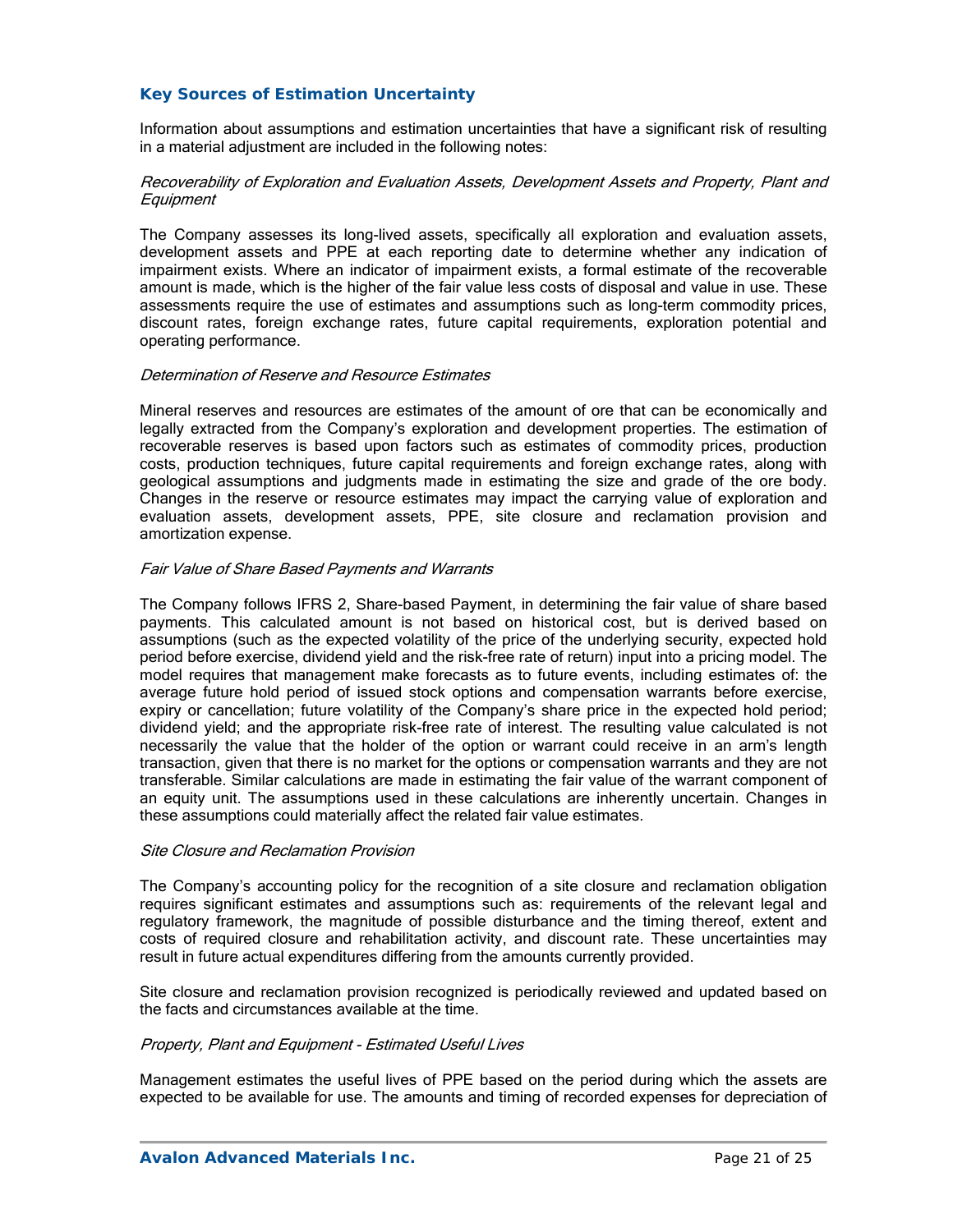PPE for any period are affected by these estimated useful lives. The estimates are reviewed at least annually and are updated if expectations change as a result of physical wear and tear, technical or commercial obsolescence and legal or other limits to use. It is possible that changes in these factors may cause significant changes in the estimated useful lives of the Company's PPE in the future.

### *Critical Judgments*

Information about critical judgments in applying accounting policies that have most significant effect on the consolidated financial statements are as follows:

### Capitalization of Exploration and Evaluation Costs

Exploration and evaluation costs incurred during the year are recorded at cost. Capitalized costs include costs directly attributable to exploration and evaluation activities, including salaries and benefits of employees who are directly engaged in the exploration and evaluation activities. Administrative and other overhead costs are expensed. Exploration and evaluation costs incurred that have been determined to have future economic benefits and can be economically recoverable are capitalized. In making this judgment, management assesses various sources of information including but not limited to the geologic and metallurgic information, history of conversion of mineral deposits to proven and probable mineral reserves, scoping and feasibility studies, proximity of operating facilities, operating management expertise and existing permits.

# **Changes in Accounting Policies Including Initial Adoption**

The Company did not adopt any new accounting standards during the Quarter.

# **Recent Accounting Pronouncements**

The following pronouncements are issued but not yet effective:

### *IFRS 9, Financial Instruments*

IFRS 9, *Financial instruments* ("IFRS 9") was issued by the IASB in July 2014 and will replace IAS 39. IFRS 9 utilizes a single approach to determine whether a financial asset is measured at amortized cost or fair value and a new mixed measurement model for debt instruments having only two categories: amortized cost and fair value. The approach in IFRS 9 is based on how an entity manages its financial instruments in the context of its business model and the contractual cash flow characteristics of the financial assets. Final amendments released in July 2014 also introduce a new expected loss impairment model and limited changes to the classification and measurement requirements for financial assets. IFRS 9 is effective for annual periods beginning on or after January 1, 2018. The Company is currently evaluating the impact of this standard and amendments on its consolidated financial statements. However it is expected that the adoption of IFRS 9 will not have any significant impact on the Company's consolidated financial statements given its current business model and the amount of its financial assets.

### *IFRS 15, Revenue from Contracts and Customers*

IFRS 15, Revenue from Contracts and Customers ("IFRS 15") was issued by the IASB in May 2014, and will replace IAS 18, Revenue, IAS 11, Construction Contracts, and related interpretations on revenue. IFRS 15 sets out the requirements for recognizing revenue that apply to all contracts with customers, except for contracts that are within the scope of the standards on leases, insurance contracts and financial instruments. IFRS 15 uses a control based approach to recognize revenue which is a change from the risk and reward approach under the current standard. Companies can elect to use either a full or modified retrospective approach when adopting this standard and it is effective for annual periods beginning on or after January 1, 2018. The Company is currently evaluating the impact of IFRS 15 on its consolidated financial statements. However it is expected that the adoption of IFRS 15 will not have any significant impact on the Company's consolidated financial statements as the Company is not currently generating any significant revenue.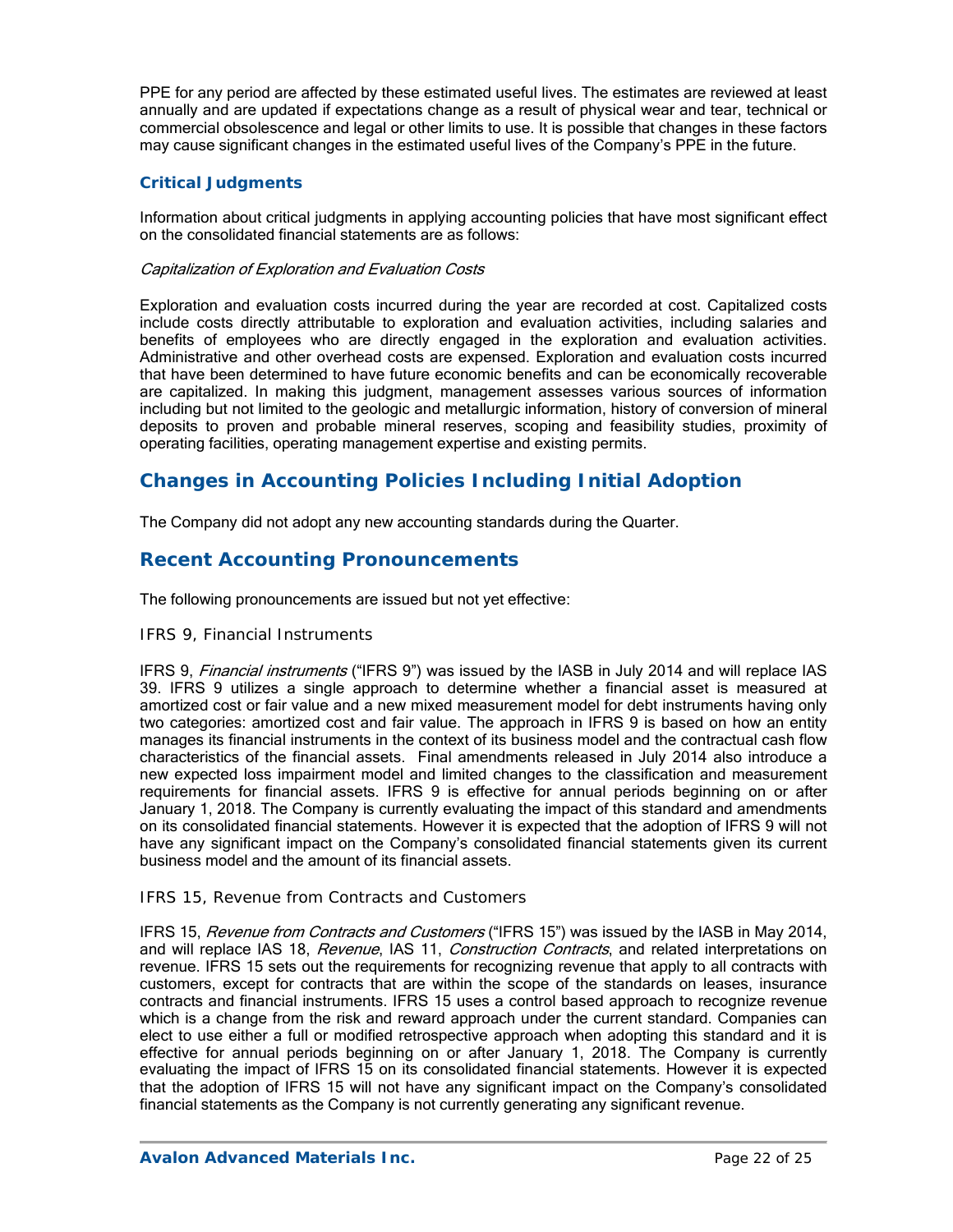#### *IFRS 16, Leases*

IFRS 16, Leases ("IFRS 16") was issued by the IASB in January 2016, and will replace IAS 17 Leases. IFRS 16 specifies the methodology to recognize, measure, present and disclose leases. The standard provides a single lessee accounting model, requiring lessees to recognize assets and liabilities for all leases except for short-term leases and leases with low value assets. IFRS 16 substantially carries forward the lessor accounting requirements in IAS 17. IFRS 16 is effective for annual periods beginning on or after January 1, 2019, with early adoption permitted if IFRS 15 has also been adopted. A lessee will apply IFRS 16 to its leases either retrospectively to each prior reporting period presented; or retrospectively with the cumulative effect of initially applying IFRS 16 being recognized at the date of initial application. The Company is currently evaluating the impact of IFRS 16 on its consolidated financial statements.

# **Forward-Looking Statements, Risk Factors and Qualified Persons**

Certain of the statements that are not historical facts contained in this MDA are forward-looking statements that involve risks and uncertainties that could cause actual events or results to differ materially from estimated or anticipated events or results reflected in the forward-looking statements. Such forward-looking statements reflect the Company's current views with respect to future events and include, among other things, statements regarding targets, estimates and/or assumptions in respect of reserves and/or resources, and are based on estimates and/or assumptions related to future economic, market and other conditions that, while considered reasonable by management, are inherently subject to risks and uncertainties, including significant business, economic, competitive, political and social uncertainties and contingencies. These estimates and/or assumptions include, but are not limited to:

- grade of ore;
- mineral product and commodity prices;
- metallurgical recoveries;
- operating costs;
- achievement of current timetables for development;
- strength of the global economy;
- availability of additional capital; and
- availability of supplies, equipment and labour.

Factors that could cause the Company's actual results, performance, achievements, developments or events to differ materially from those expressed or implied by forward-looking statements include, among others, the factors described or referred to under "Description of the Business - Risk Factors" in the Company's Annual Information Form for the year ended August 31, 2017, and:

- risks related to the Company's history of losses, lack of operating history, ability to generate material revenues and continue as a going concern;
- risks related to establishing new mining operations in the event that the Company elects to proceed with the development of one of its mineral projects;
- risks related to the Company's need for additional financing;
- risks related to any joint venture or strategic alliances that may be entered into by the Company;
- risks related to the progression of the Separation Rapids Lithium Project to a positive feasibility stage;
- risks related to securing product off-take agreements on a timely basis;
- risks related to the unique ore type at the Nechalacho Rare Earth Elements Project ("Nechalacho" or the "Nechalacho Project") and the Separation Rapids Lithium Project for which known metallurgical processes have not previously been applied;
- uncertainty related to title to the Company's properties as well as the risk of delays in obtaining licenses and permits as a result of local opposition, including uncertainty related to any challenges in connection with Aboriginal land title claims and Aboriginal rights
- risks related to the possible existence of rights and interests of Aboriginal groups, which may limit the Company's ability to develop its properties;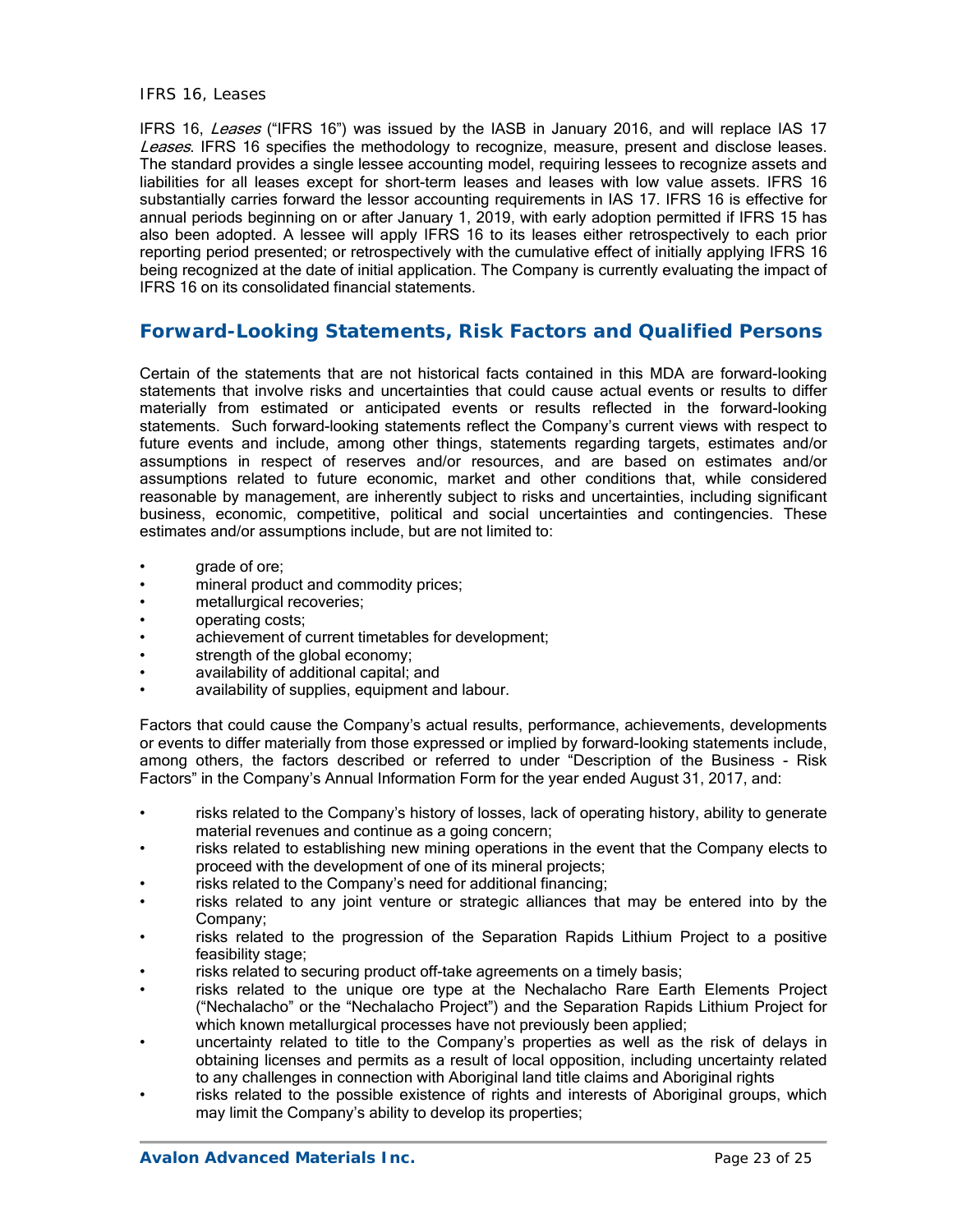- risks related to the need to acquire properties for the hydrometallurgical plant and potentially a rare earth refinery for the Nechalacho Project;
- risks that actual capital costs, production schedules and economic returns for the Nechalacho Project may differ significantly from those anticipated by the Company;
- risks related to the demand for technology metals and minerals and fluctuations in their pricing ;
- risks related to the demand for lithium and fluctuations in its pricing;
- risks related to competition and the actions of competitors;
- risks related to costs or delays in the commercialization of rare earth products;
- uncertainties related to the fact that the Company's mineral resources and mineral reserves are only estimates;
- risks related to the Company's ability to secure the required mineral tenure licenses at the East Kemptville Tin-Indium Project ("East Kemptville Project") which could adversely affect the Company's ability to conduct further studies and exploration activities;
- risks related to obtaining, maintaining and renewing licenses and permits, and the material costs, liabilities and obligations in connection therewith;
- risks that the Company will be subject to material costs, liabilities and obligations in connection with environmental laws, regulations and approvals and that approvals will not be available;
- uncertainties involving uninsured risks;
- risks related to possible shortages of supplies, equipment and labour;
- risks related to the Company's ability to attract and retain qualified management and technical personnel;
- uncertainty whether the Company will acquire commercially mineable ore deposits or whether the current mineral deposits identified by the Company can be developed as commercially viable ore bodies;
- risks inherent to the competitive nature of the mineral industry:
- risks related to the extensive federal, state, provincial, territorial and local laws and regulations to which the Company's activities are subject;
- risks related to the availability and reliability of adequate infrastructure;
- risks and hazards inherent to the mining industry;
- risks related to any changes in critical accounting estimates that adversely affect the Company's financial results;
- risks related to potential conflicts of interest of the Company's directors and officers who may have involvement with other resource companies;
- risks due to being a "passive foreign investment company" for U.S. purposes;
- risks related to fluctuations of currency exchange rates;
- risks related to share price volatility;
- risks related to dilution of existing shareholders;
- risks related to not paying cash dividends;
- risks related to being a non-US corporation; and
- risks related to there being no market for the Company's warrants.

Most of the foregoing factors are beyond the Company's ability to control or predict. Although the Company has attempted to identify important factors that could cause actual results, performance, achievements, developments or events to differ materially from those described in forward-looking statements, there may be other factors that cause actual results, performance, achievements, developments or events not to be as anticipated, estimated or intended. There can be no assurance that the estimates and/or assumptions upon which these forward-looking statements are based will occur.

Readers can identify many of these statements by looking for words such as "believe", "expects", "will", "intends", "projects", "anticipates", "estimates", "continues" or similar words or the negative thereof. There can be no assurance that the plans, intentions or expectations upon which these forward-looking statements are based will occur.

The forward-looking statements contained herein are made as of the date of this MDA and are expressly qualified in their entirety by this cautionary statement. Readers should not place undue